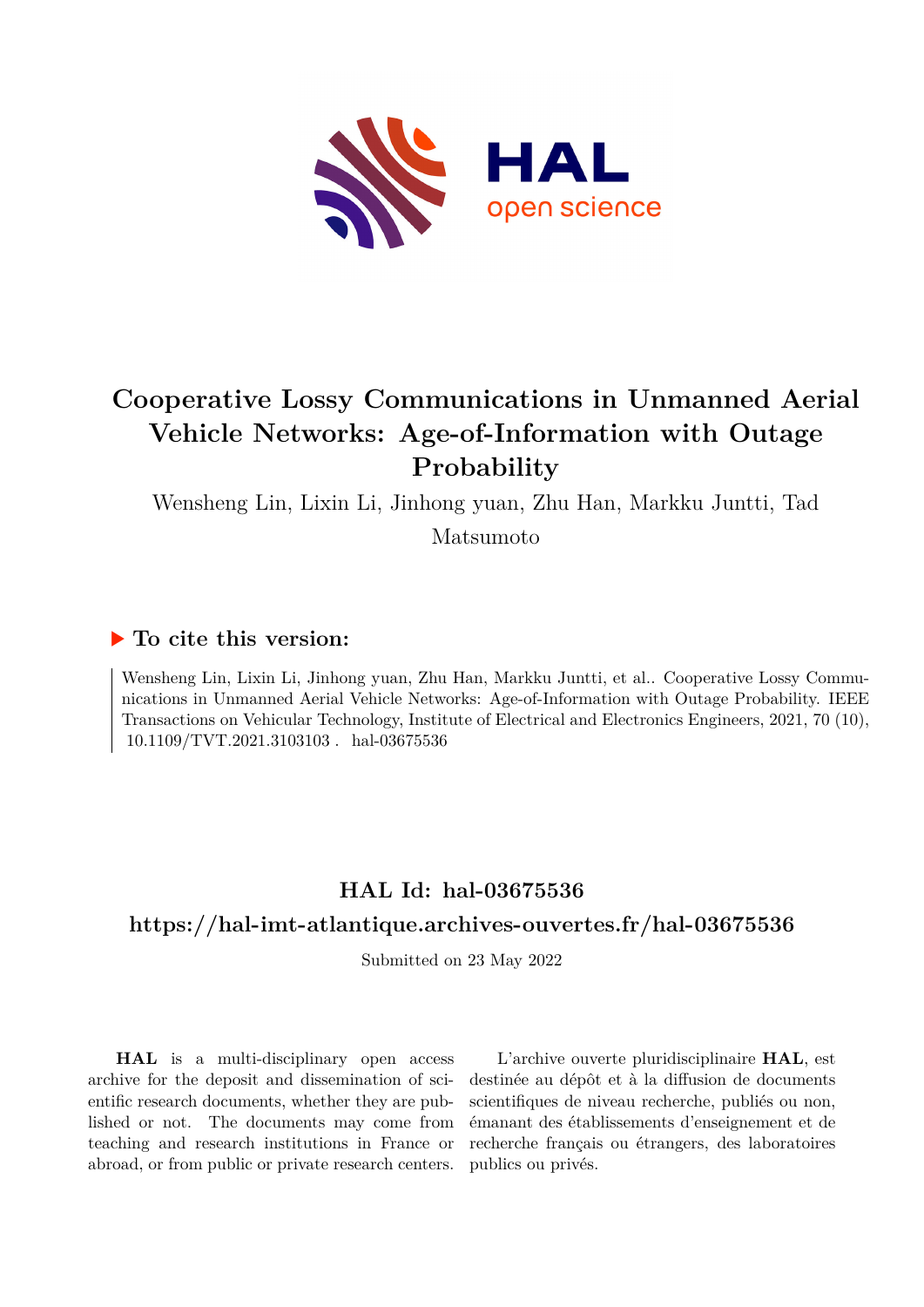## Cooperative Lossy Communications in Unmanned Aerial Vehicle Networks: Age-of-Information with Outage Probability

Wensheng Lin, *Member, IEEE*, Lixin Li, *Member, IEEE*, Jinhong Yuan, *Fellow, IEEE*, Zhu Han, *Fellow, IEEE*, Markku Juntti, *Fellow, IEEE*, and Tad Matsumoto, *Life Fellow, IEEE*

*Abstract*—This paper analyzes the robustness and timeliness for cooperative lossy communications in unmanned aerial vehicle (UAV) networks. The analytical framework consists of two steps: 1) calculating the outage probability, and 2) characterizing the Age-of-Information (AoI) for a given outage probability. Initially, we determine the outage probability based on the Shannon's lossy source-channel separation theorem. Numerical results indicate that joint decoding reduces the outage probability, and the system can achieve higher diversity order for less stringent distortion requirement. Then, we derive a closed-form expression of the lower bound on the average AoI for the communication system where outage events are constrained to an acceptable level. Moreover, we conduct a series of simulations for verifying the lower bound on the average AoI and evaluating the impact of UAV locations on the average AoI. It is demonstrated that the lower bound is tight when the server utilization ratio is either relatively busy or idle. For the case with a relatively large outage probability, we propose an intermittent transmission scheme to refine the AoI performance without extra energy consumption. The effectiveness of the intermittent transmission scheme for reducing the average AoI is verified by both the simulations and the lower bound analysis.

*Index Terms*—Unmanned aerial vehicles, outage probability, Age-of-Information, cooperative communications, lossy communications.

#### I. INTRODUCTION

It is universally acknowledged that unmanned aerial vehicles (UAVs) have become an important part of Internet-of-Things (IoT) infrastructure for supporting smart society [1]. In IoT systems, UAVs can play versatile roles, such as providing multiple access services [2]–[4], replenishing energy of IoT devices [5], [6], and supporting computation offloading [7].

This work was supported in part by National Natural Science Foundation of China (NSFC) under Grant 62001387, in part by Shanghai Academy of Spaceflight Technology (SAST) under Grant SAST2020124 and Grant SAST2018045, in part by the Fundamental Research Funds for the Central Universities, in part by Key R & D plan of Shaanxi Province under Grant 2020GY-034, in part by Grant NSF EARS-1839818, Grant CNS-1717454, Grant CNS-1731424, and Grant CNS-1702850, and in part by the Academy of Finland 6Genesis Flagship (Grant 318927).



Fig. 1. A UAV cooperative surveillance system for IoT applications.

When adopting UAVs in surveillance systems, compared to the devices deployed at a solid location, UAVs can carry cameras and sensors to collect richer information from various altitudes and closer to the object over a rough terrain. For example, Fig. 1 illustrates a typical implementation of UAVs in cooperative operations. A surveillance center wants to monitor the state of a remote object. Therefore, it relies on UAVs to detect the object state conveniently and economically. To obtain more information of the object and increase the robustness of the surveillance system, multiple UAVs are deployed in different locations for cooperative surveillance. Noticed that the information collected by multiple UAVs is correlated for the same object. Hence, the surveillance center can enhance the system performance by cooperative communications, i.e., jointly utilizing the information uploaded from multiple UAVs.

However, there is an inevitable problem that vehicular communications are not always reliable. Specifically, the surveillance center may fail to reconstruct the object information, if the UAVs transmit information under harsh channel conditions. Fortunately, the final goal of IoT is to make further decisions rather than recover the information itself. As long as the decision is correct, the information is not necessarily to be losslessly recovered. Thus, the lossy recovery is still acceptable if its distortion is no larger than a specified distortion requirement. Based on the above reality, cooperative lossy communications in UAV networks are promising for IoT applications.

In some cases, the IoT system may need to perform operations according to the object state. Intuitively, the appropriateness of an operation is affected by the information freshness of the object state. Conventional performance metrics for timeliness, i.e., delay and latency, are static for each packet.

W. Lin and L. Li are with the School of Electronics and Information, Northwestern Polytechnical University, Xi'an, Shaanxi 710129, China (e-mail: linwest@nwpu.edu.cn; lilixin@nwpu.edu.cn). J. Yuan is with the School of Electrical Engineering and Telecommunications, University of New South Wales, Sydney, NSW 2052, Australia (e-mail: j.yuan@unsw.edu.au). Z. Han is with the Department of Electrical and Computer Engineering, University of Houston, Houston, TX, USA (e-mail: zhan2@uh.edu). M. Juntti is with the Centre for Wireless Communications, University of Oulu, 90014 Oulu, Finland (e-mail: markku.juntti@oulu.fi). T. Matsumoto is with the School of Information Science, Japan Advanced Institute of Science and Technology, Ishikawa, Japan 923-1292, Japan, and also with the Centre for Wireless Communications, University of Oulu, 90014 Oulu, Finland (The position in University of Oulu has been frozen since January, 2018) (e-mail: matumoto@jaist.ac.jp). Corresponding author: Wensheng Lin.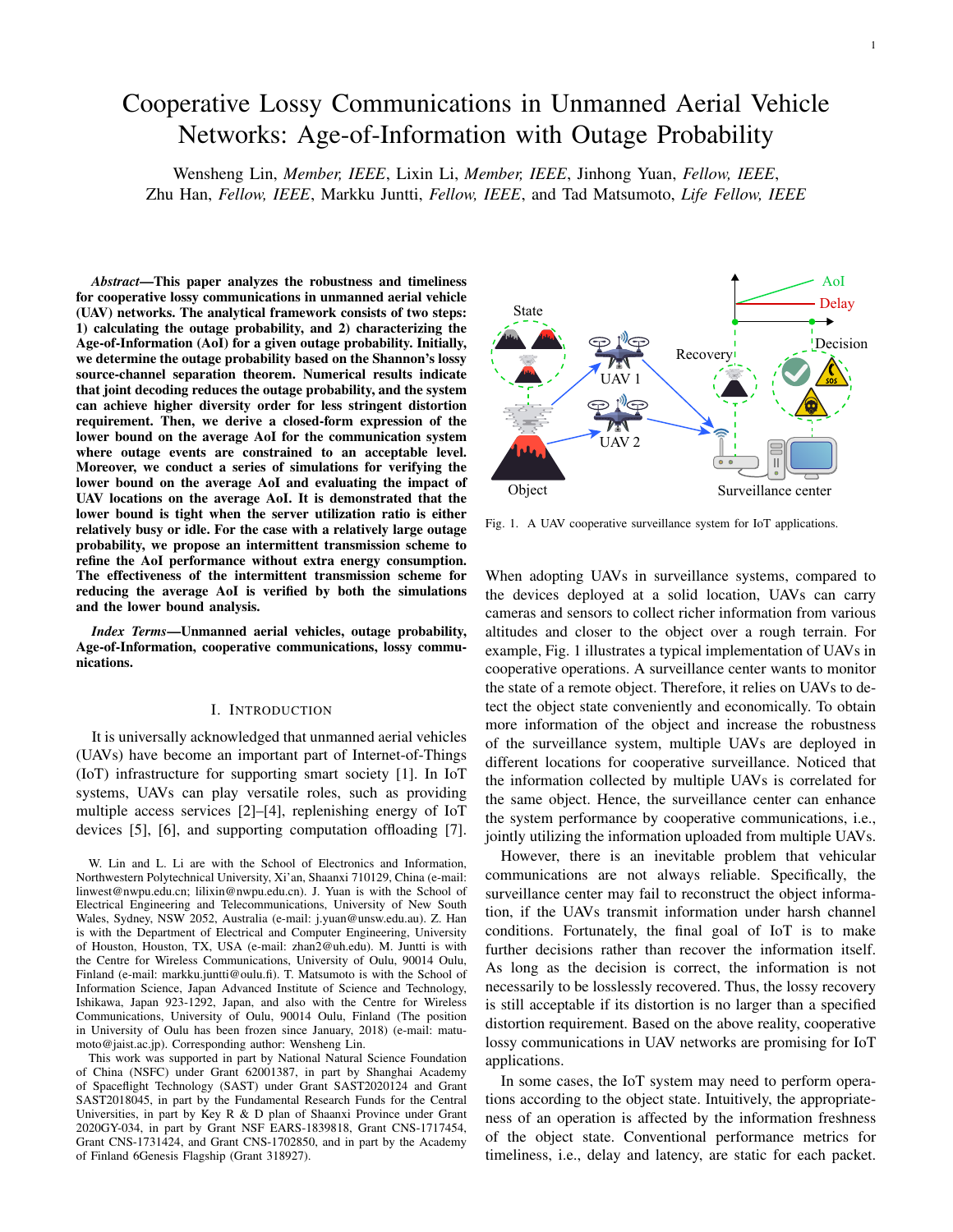Nonetheless, the information freshness of the object state changes at different time point when the system performs an operation. Therefore, we need a dynamic metric to indicate the timeliness as time elapses. Age-of-Information (AoI) [8] is such a performance metric that continuously characterizes the dynamics of freshness of the object information. It has been utilized in diverse communications and control systems, especially for systems with stringent real-time requirements. AoI is also becoming popular in various applications including scheduling design [9], [10], updating policy design for energy harvesting devices [11], [12], and trade-off between sensing and communication [13]. Hence, we select AoI as the performance metric to evaluate the timeliness of the system. Moreover, since AoI is time-variant, the average AoI can better reflect the system performance during a long time period. Consequently, this paper aims at analyzing the average AoI for cooperative lossy communications in UAV networks.

Definitely, AoI decreases as the surveillance center refresh the state information of the object. As stated above, in IoToriented cooperative lossy communications, the system decision is reliable if the information recoveries in all links satisfy the distortion requirements. Conversely, an outage event occurs once the distortion requirements cannot be all satisfied. In this case, the surveillance center fails to refresh the state information of the object, resulting in AoI keeping increasing. Thus, to analyze AoI for cooperative lossy communications in UAV networks, we need to investigate the robustness of the UAV communications by evaluating the outage probability for the first step.

In the literature, we can find a lot of work related to the calculation of the outage probability for cooperative communication systems. Laneman *et al.* [14] derived the outage probability for Rayleigh fading in a relaying system applying diverse forwarding strategies. For lossy-forward (LF) relaying systems [15], the outage probabilities over Rayleigh fading and Nakagami-m fading were characterized by Zhou *et al.* [16] and Qian *et al.* [17], respectively. Then, Lin *et al.* [18] extended the results to the LF relaying systems with lossy information reconstructed at the destination. Besides, Qian *et al.* compared the LF strategy with the decode-and-forward (DF) and the adaptive DF strategies for block Rayleigh fading in [19]. With more than one source in the system, Lu *et al.* [20] analyzed the outage probability of the orthogonal multiple-access relaying systems suffering from block Rayleigh fading, provided that intra-link errors occurred in the source-relay transmissions. Lin *et al.* [21] conducted the outage probability analysis for lossy communications with two sources and one helper over block Rayleigh fading channels.

It is noticed that the results in the literature are based on conventional fading models, e.g., original Rayleigh fading and Nakagami- $m$  fading. However, the original Rayleigh and Nakagami- $m$  fading models are too simple for UAV communications, and hence neither of the original fading models is sufficiently accurate to describe the UAV channel conditions. To analyze the performance of the cooperative lossy communications in UAV networks, we need to conduct derivations over UAV channels. As reported in [22], there are large quantities of measurement campaigns for UAV channel modeling. Consequently, we will select the appropriate UAV channel model to calculate the outage probability in UAV cooperative lossy communication systems, and further analyze the AoI performance.

In the UAV cooperative surveillance system considered in this paper, the update of the object state starts from the object changing its state to the surveillance center recovering the object information. Certainly, the start of the update is at one time point, and so is the end of the update due to the joint decoding scheme in the surveillance center. Even though there are two links for information transmission in the system, there is only one update. Hence, from the view of the whole system, the update process can be equivalently regarded as a queueing process with only one queue and one server. If a new update arrives when the whole system is busy, it has to wait until the system finishes processing the previous update. We further assume that the change of the object state follows a Poisson process, while the service time of the whole system follows the exponential distribution. Consequently, this system is equivalent to an M/M/1 system with the first-come-firstserved (FCFS) scheme, i.e., a typical queueing model. Here, M/M/· indicates Poison arrival and exponential service time distributions.

Generally, the queueing model described by " $A/S/N_S/N_B$ " is interpreted as follows. "A" and "S" represent the arrival and service processes. The symbol "M" specifies the process with Poisson arrivals or exponential service times, and the symbol "D" denotes the process with a deterministic distribution.  $N<sub>S</sub>$ stands for the number of servers.  $N_B$  is the buffer size of the queue. If not specified,  $N_B$  is assumed to be infinite.

To date, there are already numerous research achievements with respect to AoI. Early in 2011, Kaul *et al.* [23] introduced the concept of AoI to optimize the freshness of state information in a vehicular network adopting the IEEE 802.11 protocol. Then, Kaul *et al.* presented the fundamental characterizations with regard to AoI in [24], [25]. They determined the average AoI for M/M/1, M/D/1, and D/M/1 systems with the FCFS scheme in [24]. Subsequently, in [25], the average AoI of M/M/1 systems using the last-come-first-served (LCFS) scheme was investigated for the cases that a new arrived packet can or cannot pre-empt the currently served packet. For the AoI analysis in UAV networks, Han *et al.* [26] calculated the average AoI for successfully transmitted packets in UAVaided IoT networks, which was modeled as the M/M/1 system with the FCFS scheme. Ahani *et al.* [27] designed a route scheduling algorithm for a UAV with limited battery capacity to minimize the average overall AoI. In [28], Abd-Elmagid and Dhillon minimized the average peak AoI in an IoT network with a UAV relay.

Note that the work shown above implicitly assumes that the communication channels are all reliable in the system. Indubitably, vehicular communications are not always reliable, and the occurrence of an outage event will affect the AoI because a renewal of information is missed. Hence, the above work is not suitable for the performance analysis of cooperative lossy communications in UAV networks. In the literature, there is some research work taking packet errors into consideration for AoI analysis as exemplified below. Chen and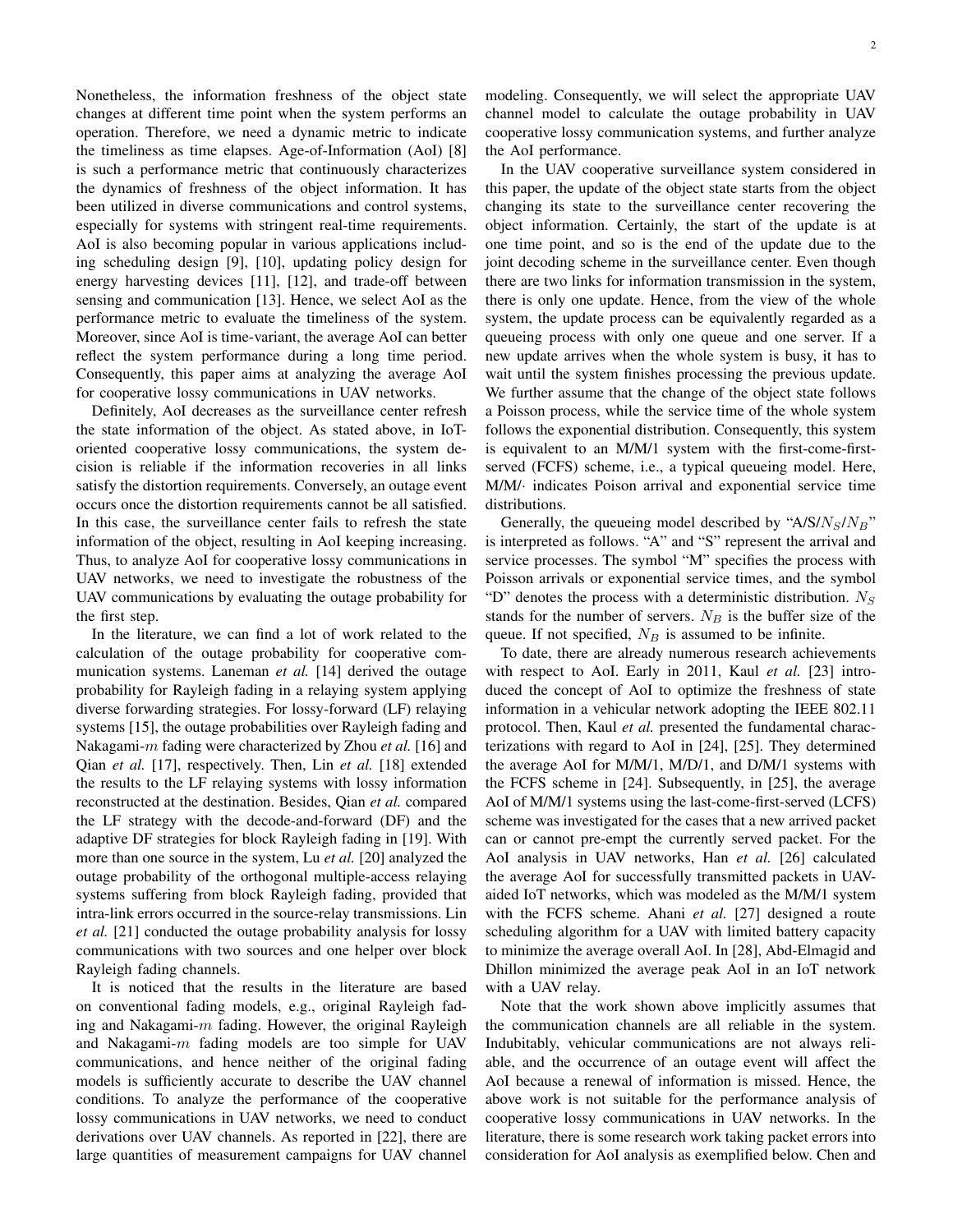Huang [29] derived the peak AoI for the M/M/1 system with the FCFS or LCFS scheme. Zhang *et al.* [30] considered AoI with a successful sensing probability for optimizing sensing and transmission time in a cellular Internet of UAVs. Gu *et al.* [31] characterized both the average AoI and the average peak AoI for the IoT monitoring system with truncated automatic repeat request scheme. Gu *et al.* [32] also analyzed the average peak AoI of both the primary IoT system and the secondary IoT system in an overlay or underlay scheme. Nevertheless, identifying the average AoI for the M/M/1 system with the FCFS scheme under the constraint of certain packet errors has not been finished yet.

In brief, the analytical framework of cooperative lossy communications in UAV networks consists of the following two steps: 1) calculating the outage probability for the system, and 2) determining the average AoI for a given outage probability. The contributions of this paper are summarized as follows:

- We establish the analytical framework for the outage probability and the average AoI of cooperative lossy communications in UAV networks. When calculating the outage probability, it is difficult to directly determine the signal-to-noise ratio (SNR) thresholds for satisfying distortion requirements in cooperative communications. We solve this problem by formulating an equivalent multiterminal source coding problem based on the Shannon's lossy source-channel separation theorem [33], [34].
- We derive a lower bound on the average AoI for the M/M/1 system with the FCFS scheme and accepting outage events. Specifically, we start from two extreme cases, i.e., the idle and busy cases, and then combine the results from the two cases together to obtain a relatively tight lower bound on the average AoI.
- We conduct a series of simulations to compare the lower bound with the exact AoI. The curves of the lower bound and the simulation results have very small differences when the system is either relatively busy or idle.
- To refine the AoI performance, we propose an intermittent transmission scheme to reduce the average AoI when the outage probability is relatively large. The principle is to allocate more energy to reduce the outage probability rather than increase the updating frequency, if the relatively large outage probability becomes the dominant factor of AoI. Both the simulation results and the lower bound verify that intermittent transmission can reduce the average AoI without additional energy consumption.
- We evaluate the impact on AoI due to different UAV locations based on a practical scenario. The results show that the average AoI keeps at a low level if the UAVs are located within a specific range, while it rapidly increases if the UAVs move outside of the specific range.

The rest of this paper is organized as follows. Section II describes the system model and the channel model of the UAV cooperative surveillance system in detail. Section III analyzes the outage probability, and Section IV further derives a lower bound of the average AoI. The lower bound is compared with simulation results in Section V. Finally, we conclude this work in Section VI.

Throughout this paper, we use the standard notation rules as follows. The random variables and their realizations are denoted by uppercase and lowercase letters, respectively. Calligraphic letters  $X$  and  $R$  denote the corresponding finite sets. The base of logarithm function  $log(·)$  is assumed to be 2 unless specified.

#### II. PROBLEM STATEMENT

We present first the details of the communication model for the UAV cooperative surveillance system in Section II-A. Then, Section II-B and Section II-C introduce the corresponding multiterminal source coding problem and the channel model, respectively, for deriving the outage probability.

#### *A. System Model*

As depicted in Fig. 1, the simplest scenario of the UAV cooperative surveillance system consists of one object, two UAVs and one surveillance center. The UAVs are deployed in different locations to monitor the same object, whose state changes randomly. Once the UAVs detect the change of the object state, they separately collect the object information and upload it to the surveillance center. Since the UAVs monitor the same object, correlation exists in the object information collected by the UAVs. Therefore, the surveillance center is able to minimize the distortion of the object information by jointly decoding after receiving the signals from multiple UAVs.

However, when suffering from the channel fading, the transmissions in UAV communication systems are not always reliable. Therefore, the recoveries of the object information may contain distortions if the channel condition is not sufficiently good. Notice that the goal of the IoT system is not only to recover the object information, but also to make some decisions and consequent operations. It means that the distortions are acceptable as long as the surveillance center can still make correct inference. The maximum acceptable distortions are given by the distortion requirements  $(D_1, D_2)$ for two links. Once either of the distortion requirements cannot be satisfied, the recoveries are discarded and an outage event occurs. In this case, the surveillance center has to utilize the previous acceptable recoveries for making further decisions. Certainly, the decision may be not sufficiently appropriate due to the reduction of the information freshness for the object state.

For the purpose of dynamically evaluating the information freshness in the system, AoI is introduced and defined as the elapsed time of the latest served update from the generation of the update. In the UAV cooperative lossy communication system, AoI fails in updating and keeps increasing if an outage event occurs. In order to analyze AoI of the system illustrated in Fig. 1, we need to evaluate the outage probability for the first step, and then derive the AoI for a specified value of the outage probability.

The conventional way to calculate the outage probability is to determine the instantaneous SNR of the received signals for given channel gains. Subsequently, the outage probability is calculated by the integral with respect to the instantaneous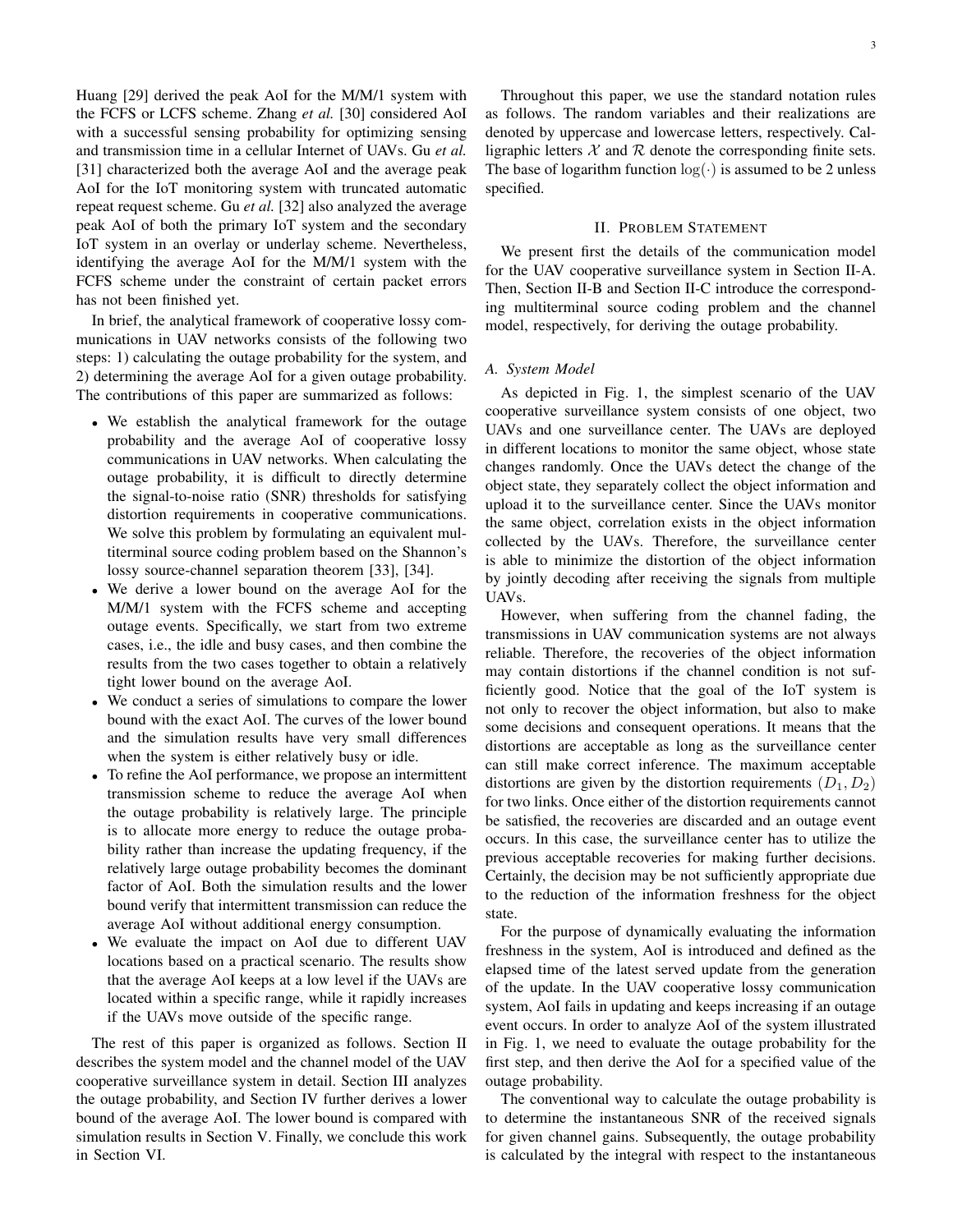

Fig. 2. The multiterminal source coding problem for outage probability analysis.

SNR distribution that cannot achieve the threshold for successful decoding. However, in cooperative communication systems with correlated sources, it is not easy to directly determine the SNR thresholds according to specified distortion requirements.

To solve the problem of determining the SNR thresholds, we utilize a two-step method to equivalently derive the relationship between the instantaneous SNR and the final distortions. Initially, given an instantaneous SNR, we can calculate the corresponding achievable rate. Then, the transmitter compresses the information at the code rate satisfying the instantaneous achievable rate. The distortions can be evaluated by solving a multiterminal source coding problem. Based on the Shannon's lossy source-channel separation theorem, we will finally establish the relationship between the instantaneous SNRs and the distortions. Conversely, given the distortion requirements, we will determine the achievable link rates and further obtain the SNR thresholds.

#### *B. Multiterminal Source Coding Problem*

Fig. 2 illustrates the multiterminal source coding problem corresponding to the UAV cooperative surveillance system. There is a common source  $X^n$  separately observed by two encoders while suffering from random noise processes  $Z_1^n$ and  $Z_2^n$ , where *n* denotes the sequence length. In practical systems, it is reasonable to assume that the source is Gaussian. Consequently, the observations  $X_1^n$  and  $X_2^n$  can be regarded as two correlated Gaussian sources<sup>1</sup>. Then, two distributed encoders compress the observations  $X_1^n$  and  $X_2^n$ into two codewords  $M_1$  and  $M_2$  at the code rates  $R_1$  and  $R_2$ , respectively. Since the source is Gaussian, the encoder quantizes the observation and then maps it into a codeword taking values in a finite alphabet. Therefore, the code rates can be larger than 1. After receiving two codewords  $M_1$  and  $M_2$ , the joint decoder recovers the estimates of two observations as  $\hat{X}_1^n$  and  $\hat{X}_2^n$  by exploiting the correlations between the observations. Constrained by the link rates, the recovered signals  $\hat{X}_1^n$  and  $\hat{X}_2^n$  may not be lossless, and hence, the distortion measure  $\hat{d}_i : \hat{\mathcal{X}}_i \times \hat{\mathcal{X}}_i \mapsto [0, \infty)$  for  $i \in \{1, 2\}$  is defined to describe the distortion degree between two symbols  $x_i$  and  $\hat{x}_i$ . Furthermore, the average distortion of the whole sequence is defined as

$$
d_i(x_i^n, \hat{x}_i^n) = \frac{1}{n} \sum_{t=1}^n d_i(x_i(t), \hat{x}_i(t)).
$$
 (1)

In general, the distortion is evaluated by quadratic (squared error) distortion measure  $d_{Q,i}(x_i, \hat{x}_i) = (x_i - \hat{x}_i)^2$  for Gaussian sources. Given the distortion requirements  $(D_1, D_2)$ , the achievable rate-distortion region  $\mathcal{R}(D_1, D_2)$ , which consists of all achievable rate pairs  $(R_1, R_2)$ , is defined as

$$
\mathcal{R}(D_1, D_2)
$$
  
= { $(R_1, R_2) : (R_1, R_2)$  is admissible such that  

$$
\lim_{n \to \infty} \mathcal{E}(d_i(x_i^n, \hat{x}_i^n)) \le D_i + \epsilon,
$$
  
for  $i = 1, 2$ , and any  $\epsilon > 0$ }. (2)

The achievable rate-distortion region establishes the connection between the link rates and the distortions.

#### *C. Channel Model*

In order to characterize the channel conditions and further determine the constraints on link rates, we have to select the appropriate channel models. Since the distortions are defined between  $X_i^n$  and  $\hat{X}_i^n$ , we only need to consider the channels from the UAV to the surveillance center, i.e., typical air–to–ground (A2G) channels. We further assume that the A2G channel conditions depend on the elevation angle of the UAV and the impact of environment including line-of-sight (LoS) and non-LoS (NLoS) conditions. According to [36, Eq. (2)], given the transmission power  $P_{UAV,i}$  of the *i*-th UAV, the power of the *i*-th signal received in the surveillance center can be expressed as

$$
P_{SC,i} = \frac{P_{UAV,i}|g|^2}{PL_i},
$$
\n(3)

where  $|g|^2$  is the fading gain, and  $PL_i$  stands for the A2G propagation path-loss. The path-loss in dB is given by [37]

$$
PL_i(\text{dB}) = 10 \log_{10} PL_i = \frac{\eta_{\text{LoS}} - \eta_{\text{NLoS}}}{1 + ae^{-b(\theta_i - a)}} + \xi_i, \quad (4)
$$

where  $\eta_{\text{LoS}}, \eta_{\text{NLoS}}, a$  and b are the environmental parameters.  $\theta_i$  = arctan  $\left(\frac{h_i}{s_i}\right)$  is the elevation angle, with  $h_i$  being the altitude of the *i*-th UAV, and  $s_i$  being the horizontal distance between the  $i$ -th UAV and the surveillance center. Furthermore,

$$
\xi_i = 20 \log_{10} \left( \frac{4 \pi f_i d_{\text{SC},i}}{c} \right) + \eta_{\text{NLoS}},\tag{5}
$$

where  $d_{SC,i} = \sqrt{s_i^2 + h_i^2}$  is the distance between the *i*-th UAV and the surveillance center.  $f_i$  is the carrier frequency for *i*-th UAV, and  $c$  is the speed of light.

We assume that two UAVs utilize different carrier frequency for communications. Let  $N_0$  be the noise power spectral density of the thermal additive Gaussian noise in the receiver. Then, the instantaneous SNR in each link can be calculated by

$$
\gamma_i = \frac{P_{\text{SC},i}}{N_0} = \frac{P_{\text{UAV},i}|g|^2}{N_0 \cdot PL_i}.
$$
 (6)

<sup>&</sup>lt;sup>1</sup>In essence, the system is a special case of communications with correlated sources, and hence we can design the encoder and the joint decoder for practical implemetations according to [35].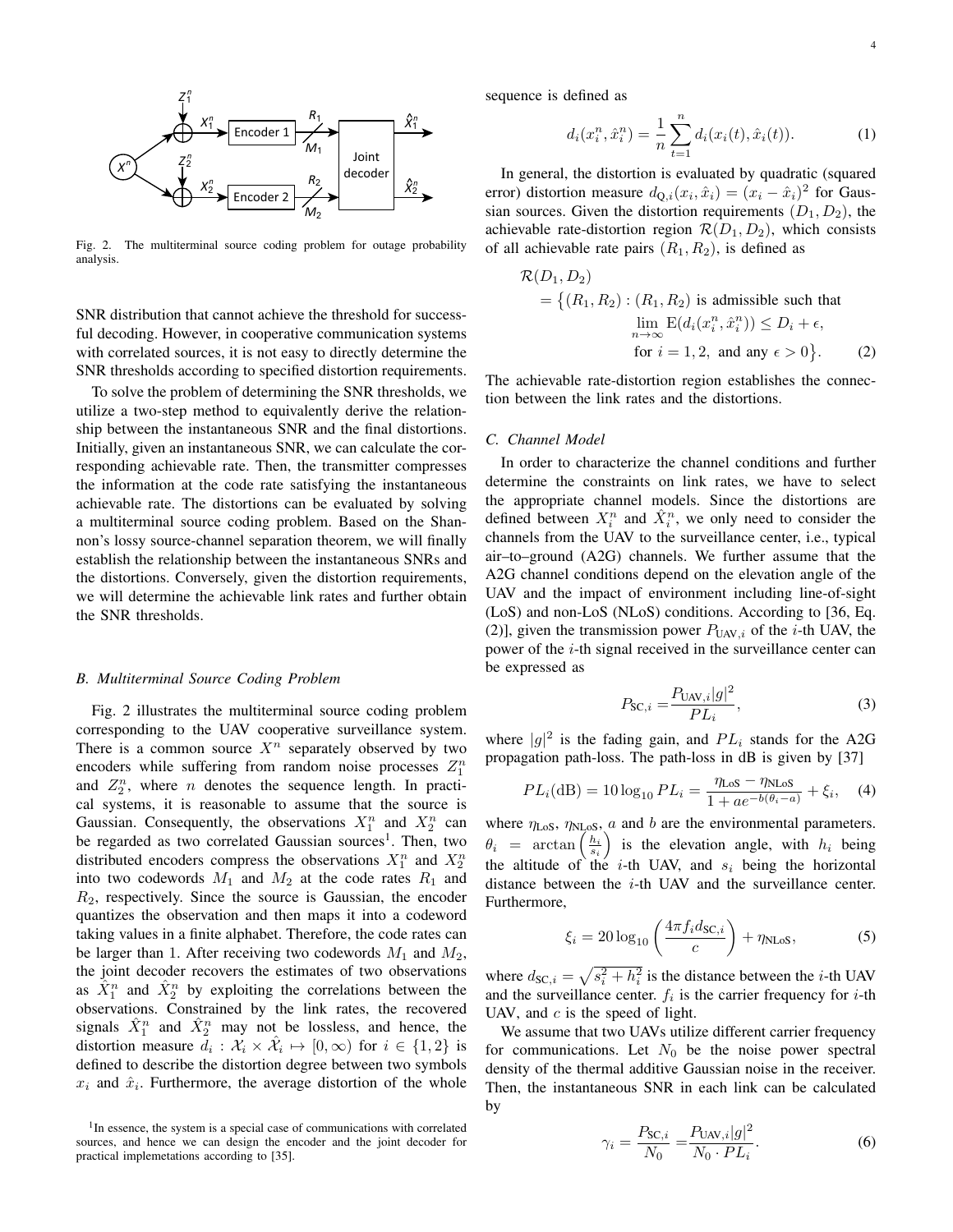Hereafter, we consider the average fading power normalized to unity or  $E(|g|^2) = 1$ . Thereby, the average SNR in each link is

$$
\overline{\gamma}_i = \frac{P_{\text{UAV},i}}{N_0 \cdot PL_i},\tag{7}
$$

and we have  $|g|^2 = \frac{\gamma_i}{\overline{\gamma}_i}$  for the instantaneous channel power gain. As summarized in [22], many measurement campaigns demonstrate that the Nakagami- $m$  model characterizes the UAV fading channel well. Consequently, we apply the Nakagami- $m$  model to  $|g|^2$ , and, hence, the probability density function (PDF) of  $|g|^2$  follows the Gamma distribution. Then, it is easy to derive the PDF of  $\gamma_i$  as

$$
p(\gamma_i) = \frac{m^m \gamma_i^{m-1}}{\overline{\gamma}_i^m \Gamma(m)} \exp\left(-\frac{m\gamma_i}{\overline{\gamma}_i}\right),\tag{8}
$$

where  $\Gamma(\cdot)$  represents the Gamma function [38, Eq. (4-35)].

#### III. OUTAGE PROBABILITY ANALYSIS

To begin with, Section III-A analyzes the condition for the occurrence of an outage event, and then presents the derivation results of the outage probability. The numerical results of the outage probability are further discussed in Section III-B.

#### *A. Outage Probability Derivation*

Consider two correlated Gaussian sources with covariance matrix

$$
\Lambda = \begin{pmatrix} \sigma_1^2 & q\sigma_1\sigma_2 \\ q\sigma_1\sigma_2 & \sigma_2^2 \end{pmatrix},
$$
 (9)

where  $\sigma_i^2$  is the variance of the *i*-th Gaussian source, and q represents the correlation degree of two sources. The achievable rate-distortion region is the set of rate pairs  $(R_1, R_2)$  such that [39]

$$
R_1 \ge \varphi_1(R_2),\tag{10}
$$

$$
R_2 \ge \varphi_2(R_1),\tag{11}
$$

$$
R_1 + R_2 \ge \psi,\tag{12}
$$

where

$$
\varphi_i(R_j) = \frac{1}{2} \log^+ \left[ \frac{\sigma_i^2}{D_i} \left( 1 - q^2 + q^2 2^{-2R_j} \right) \right],\tag{13}
$$

$$
\psi = \frac{1}{2} \log^+ \left[ \left( 1 - q^2 \right) \frac{\beta \sigma_1^2 \sigma_2^2}{2D_1 D_2} \right],\tag{14}
$$

for  $i \in \{1,2\}, j = \{1,2\} \backslash i$ , with  $\log^+(\cdot) = \max\{\log(\cdot), 0\}$ and

$$
\beta = 1 + \sqrt{1 + \frac{4q^2 D_1 D_2}{(1 - q^2)^2 \sigma_1^2 \sigma_2^2}}.
$$
 (15)

According to the Shannon's lossy source-channel separation theorem, the distortions remain below the given values  $(D_1, D_2)$  if [40, Theorem 3.7]

$$
R_i \leq \Theta_i(\gamma_i) = \frac{C(\gamma_i)}{r_i}, \text{ for } i = 1, 2,
$$
 (16)



Fig. 3. Achievable rate-distortion region and outage region.

where  $C(\gamma_i)$  is the Shannon capacity using the Gaussian codebook, and  $r_i$  represents the end-to-end rates of joint source-channel coding.

Fig. 3 illustrates the achievable rate-distortion region for two Gaussian sources. In order to clearly display the shape of the achievable rate-distortion region, we set  $q = 0.6$ ,  $\sigma_1 = \sigma_2 = 0.8$  and  $D_1 = D_2 = 0.2$  as an example. Obviously, an outage event occurs once the rate pair  $(R_1, R_2)$  falls outside of the achievable rate-distortion region, and hence the outage region is the area outside of the achievable rate-distortion region. Since the instantaneous channel capacities are random variables, the outage probability is the expected value with respect to the link rates supported by the instantaneous channel capacities. To facilitate the integral calculation of outage probability, the outage region is divided into four sub-regions as:

$$
A_1 = \{0 \le R_1 < \varphi_1(R_2), R_2^* \le R_2\},\tag{17}
$$

$$
A_2 = \{0 \le R_1 < \psi - R_2, \psi - R_1^* \le R_2 < R_2^*\},\qquad(18)
$$

$$
A_3 = \{0 \le R_1 < R_1^*, 0 \le R_2 < \psi - R_1^*\},\tag{19}
$$

$$
A_4 = \{R_1^* \le R_1, 0 \le R_2 < \varphi_2(R_1)\},\tag{20}
$$

where  $(R_1^*, \psi - R_1^*)$  and  $(\psi - R_2^*, R_2^*)$  are the corner points to the achievable rate-distortion region, and hence  $R_i^*$  is the solution of  $\psi - \varphi_i(R_i) - R_i = 0$ . Therefore, the outage probability for the UAV cooperative surveillance system can be calculated by

$$
P_{\text{out}} = \sum_{k=1}^{4} P_k,
$$
 (21)

where  $P_k$  represents the outage probability for sub-region  $A_k$ . The derivation results of  $P_k$  are

$$
P_1 = \frac{\Gamma\left(m, \frac{m}{\overline{\gamma}_2} \Theta_2^{-1}(R_2^*)\right)}{\Gamma(m)} - \frac{m^m}{\overline{\gamma}_2^m \left[\Gamma(m)\right]^2} \int_{\Theta_2^{-1}(R_2^*)}^{\infty} \gamma_2^{m-1}
$$

$$
\cdot \exp\left(-\frac{m\gamma_2}{\overline{\gamma}_2}\right) \Gamma\left(m, \frac{m}{\overline{\gamma}_1} \Theta_1^{-1}(\varphi_1)\right) d\gamma_2, \tag{22}
$$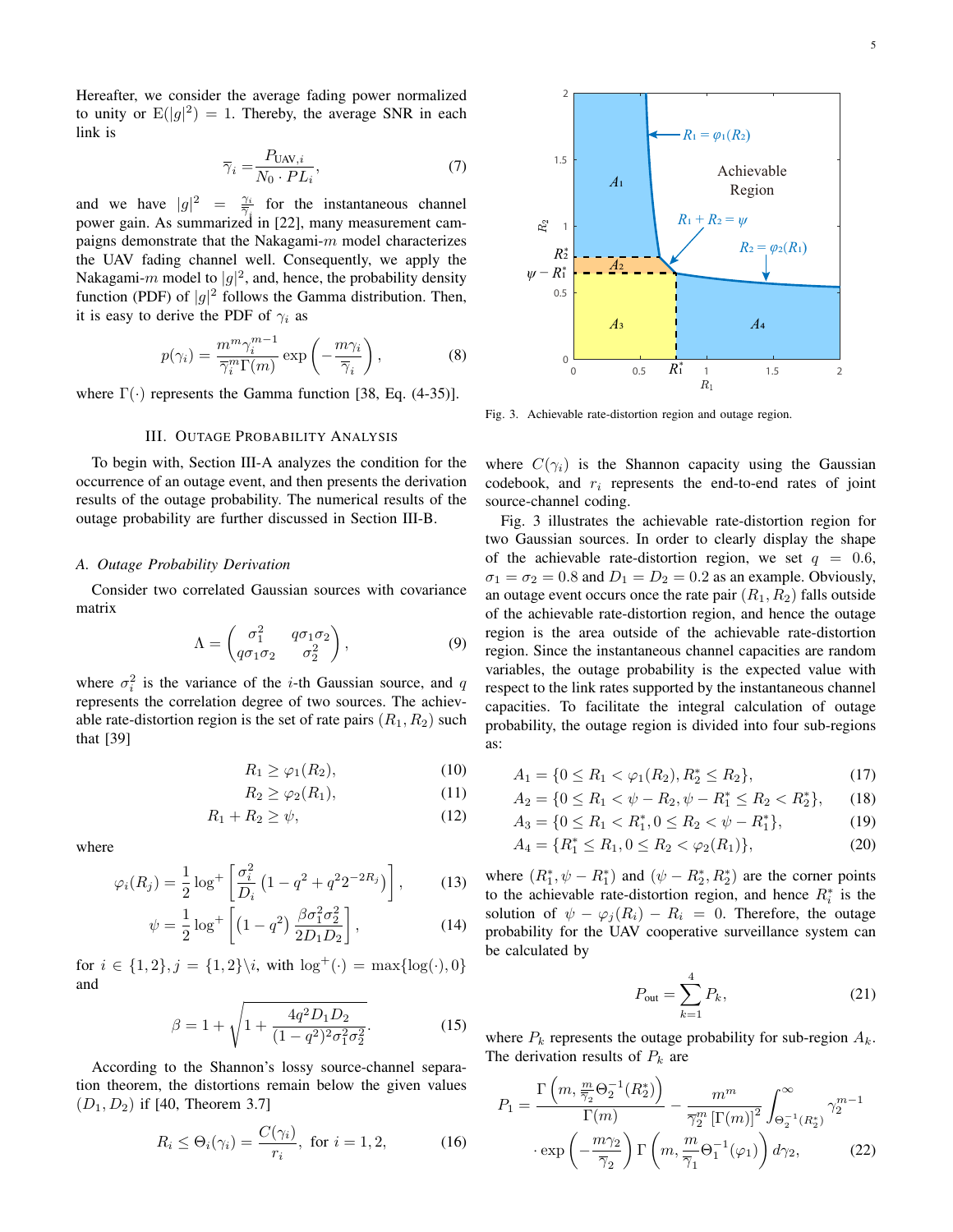$$
P_2 = \frac{\Gamma\left(m, \frac{m}{\overline{\gamma}_2} \Theta_2^{-1}(\psi - R_1^*)\right) - \Gamma\left(m, \frac{m}{\overline{\gamma}_2} \Theta_2^{-1}(R_2^*)\right)}{\Gamma(m)}
$$

$$
- \frac{m^m}{\overline{\gamma}_2^m \left[\Gamma(m)\right]^2} \int_{\Theta_2^{-1}(\psi - R_1^*)}^{\Theta_2^{-1}(R_2^*)} \gamma_2^{m-1} \exp\left(-\frac{m\gamma_2}{\overline{\gamma}_2}\right)
$$

$$
\cdot \Gamma\left(m, \frac{m}{\overline{\gamma}_1} \Theta_1^{-1}[\psi - \Theta_2(\gamma_2)]\right) d\gamma_2,
$$
(23)
$$
P_3 = \left[1 - \frac{\Gamma\left(m, \frac{m}{\overline{\gamma}_1} \Theta_1^{-1}(R_1^*)\right)}{\Gamma(m, \frac{m}{\overline{\gamma}_1} \Theta_1^{-1}(R_1^*)}\right]
$$

$$
P_3 = \left[1 - \frac{\Gamma(m)}{\Gamma(m)}\right] \cdot \left[1 - \frac{\Gamma\left(m, \frac{m}{\overline{\gamma}_2} \Theta_2^{-1}(\psi - R_1^*)\right)}{\Gamma(m)}\right],
$$
(24)

$$
P_4 = \frac{\Gamma\left(m, \frac{m}{\overline{\gamma}_1} \Theta_1^{-1}(R_1^*)\right)}{\Gamma(m)} - \frac{m^m}{\overline{\gamma}_1^m \left[\Gamma(m)\right]^2} \int_{\Theta_1^{-1}(R_1^*)}^{\infty} \gamma_1^{m-1}
$$

$$
\cdot \exp\left(-\frac{m\gamma_1}{\overline{\gamma}_1}\right) \Gamma\left(m, \frac{m}{\overline{\gamma}_2} \Theta_2^{-1}(\varphi_2)\right) d\gamma_1, \tag{25}
$$

where  $\Gamma(\cdot, \cdot)$  stands for the upper incomplete gamma function. The detailed derivations of  $P_k$  are presented in Appendix A. Notice that  $\varphi_1(R_2)$  defined in (13) is a function of  $R_2$  and hence also a function of  $\gamma_2$ . Therefore, it is difficult to further derive a closed-form solution from (22). Instead, we will show the numerical results later to discuss the impact on the outage probability due to different parameter settings.

#### *B. Numerical Results*

For the comparison of performance gain between joint decoding and separate decoding, the outage probability of separate decoding is derived as follows.

The rate-distortion function for a Gaussian source  $X_i \sim$  $N(0, \sigma_i^2)$  is [41, Theorem 10.3.2]

$$
R_i(D_i) = \frac{1}{2} \log^+(\frac{\sigma_i^2}{D_i}).
$$
\n(26)

Thus, the outage event does not occur only when the instantaneous channel capacities are no less than  $R_i(D_i)$  in both links. Based on the Shannon's lossy source-channel separation theorem, the outage probability of separate decoding can be calculated as

$$
P_{\text{out}}^{\text{S}} = 1 - \int_{\Theta_1^{-1}[R_1(D_1)]}^{\infty} p(\gamma_1) d\gamma_1 \cdot \int_{\Theta_2^{-1}[R_2(D_2)]}^{\infty} p(\gamma_2) d\gamma_2
$$
  
= 
$$
1 - \frac{\Gamma\left(m, \frac{m}{\gamma_1} \Theta_1^{-1} \left[\frac{1}{2} \log^+\left(\frac{\sigma_1^2}{D_1}\right)\right]\right)}{\Gamma(m)}
$$
  

$$
\frac{\Gamma\left(m, \frac{m}{\gamma_2} \Theta_2^{-1} \left[\frac{1}{2} \log^+\left(\frac{\sigma_2^2}{D_2}\right)\right]\right)}{\Gamma(m)}.
$$
 (27)

Fig. 4 presents the numerical results of the outage probability for cooperative communications with two correlated Gaussian sources. Clearly, the outage probability is reduced by joint decoding for correlated sources with arbitrary correlation degree. There is no doubt that the outage event occurs less frequently if the distortion requirements become less strict, i.e.,  $D_i$  increases. By comparing Fig. 4(a) and Fig. 4(b), we can





Fig. 4. Outage probability for cooperative communications, where  $m = 2$ ,  $\sigma_1 = \sigma_2 = 1$  and  $r_1 = r_2 = 1$ .

find that the more correlated the sources are, i.e.,  $q$  is larger, the lower the outage probability can be. Interestingly, joint decoding also increases the diversity order, which is influenced by both the correlation degree and the distortion requirements. As shown in Fig. 4(a), the slopes of curves obviously change from  $D_i = 0.7$  to 0.9, and hence, the system with less strict distortion requirements can obtain more diversity gains. However, it is found that the obvious diversity gains appear from  $D_i = 0.1$  to 0.3 and also 0.3 to 0.5 in Fig. 4(b). This observation demonstrates that it is easier to obtain diversity gains with more correlated sources. In addition, we can observe that the performance gains from  $D_i = 0.1$  to 0.3 and from  $D_i = 0.7$  to 0.9 are larger than that from  $D_i = 0.3$  to 0.5 and from  $D_i = 0.5$  to 0.7. The reason for this observation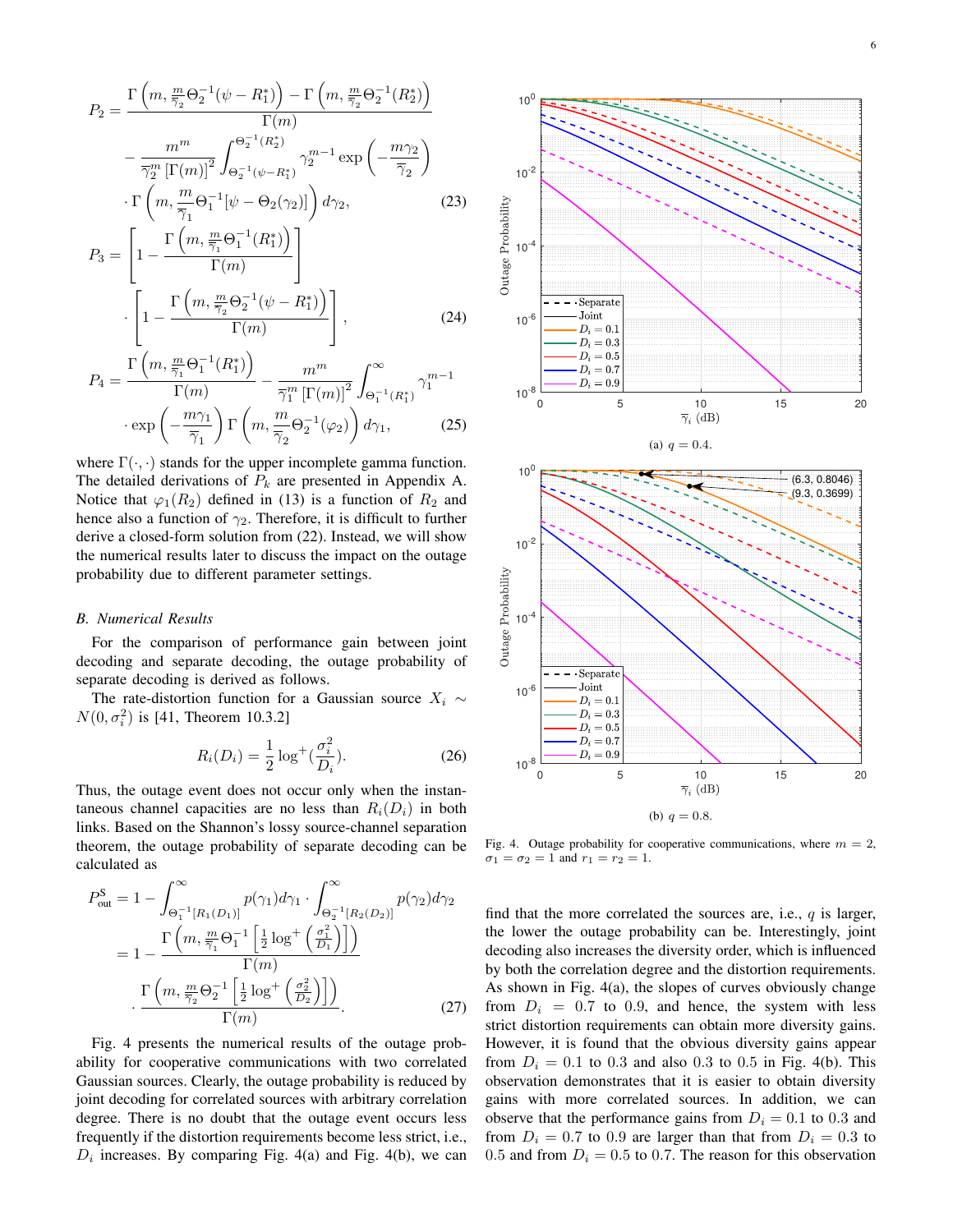

Fig. 5. The AoI when outage events occur.

is explained as follows. The distortion requirement determines the SNR threshold for successful transmissions, and the SNR threshold further determines the outage probability. Since the rate-distortion function is convex, the required rate decreases fast as the distortion requirement becomes less stringent for a small range of  $D_i$ , resulting in a7 significant reduction of the SNR threshold. Hence, the outage probability also decreases fast as a relatively small  $D_i$  increases. When  $D_i$  is relatively large, although the SNR threshold becomes very small and does not significantly change, the outage probability reduces fast as the small SNR threshold decreases. Consequently, the performance gain is more obvious when the distortion requirement is relatively small or relatively large.

#### IV. AOI ANALYSIS

Section IV-A first presents the general analytical framework of the average AoI for a given value of outage probability. Then, in Section IV-B, we consider the average AoI analysis for two extreme cases as follows:

- Busy case: The queue is never empty and the system continuously serves the updates without break.
- Idle case: The queue is always empty and the system must have a break after serving an update.

We find that the results of these two cases provide the lower bounds on the average AoI. Therefore, we finally obtain a relatively tight lower bound by combining the lower bounds for busy and idle cases together.

#### *A. General Analytical Framework*

As stated above, this system can be regarded as an M/M/1 System with the FCFS scheme. Fig. 5 illustrates the AoI in the general case that outage events occur  $k$  times continuously. Assume that the *i*-th update is generated at the time  $t_i$  and the service completed at  $t_i'$ . Then,  $Y_i$  is the interarrival between the  $(i - 1)$ -th and the *i*-th updates, i.e.,  $Y_i = t_i - t_{i-1}$ . Moreover,  $T_i$  is the time for the *i*-th update staying at the system, i.e., the system time corresponding to the sum of the queue waiting time  $W_i$  and service time  $S_i$ . Therefore, we have  $T_i = t'_i - t_i =$  $W_i + S_i$ , and  $W_i = (T_{i-1} - Y_i)^+$ . The update is generated and served at mean rate  $\lambda$  and  $\mu$ , respectively, and hence, the server utilization ratio is  $\rho = \frac{\lambda}{\mu}$ . The AoI  $\Delta(t)$  is the time elapsed from the generation of the last served update, and the average AoI for an interval  $(0, \mathcal{T})$  is defined as

$$
\Delta = \frac{1}{\mathcal{T}} \int_0^{\mathcal{T}} \Delta(t) dt,
$$
\n(28)

where the integral can be calculated by the area under  $\Delta(t)$ .

In Fig. 5, the outage events occur from the *i*-th update at  $t_i'$ to the  $(i+k-1)$ -th update at  $t'_{i+k-1}$ , and the  $(i+k)$ -th update is successful at  $t'_{i+k}$ . Obviously, the AoI keeps increasing if an outage event occurs. Given the outage probability  $P_{\text{out}}$ , the probability of outage events occurring exactly  $k$  times continuously is  $P_{out}^k(1-P_{out})$ , where  $P_{out}^k$  means that the outage events occur at the previous k transmissions and  $(1 - P_{out})$ means no outage event at the  $(k + 1)$ -th transmission. Let  $\Delta_{(k)}$  represent the average AoI for outage events occurring k times continuously. For a sufficiently large number  $N_T$  of transmissions, the total area under  $\Delta(t)$  is

$$
\sum_{k=0}^{\infty} N_T P_{\text{out}}^k (1 - P_{\text{out}}) \cdot (k+1) \mathcal{E}[Y] \Delta_{(k)},\tag{29}
$$

and the total time is

$$
\sum_{k=0}^{\infty} N_T P_{\text{out}}^k (1 - P_{\text{out}}) \cdot (k+1) \mathbf{E}[Y]. \tag{30}
$$

Hence, the average AoI can be calculated by the total area under  $\Delta(t)$  averaged by the total time, i.e.,

$$
\Delta = \frac{\sum_{k=0}^{\infty} P_{\text{out}}^{k} (1 - P_{\text{out}})(k+1) \Delta_{(k)}}{\sum_{k=0}^{\infty} P_{\text{out}}^{k} (1 - P_{\text{out}})(k+1)}.
$$
(31)

It is clear that  $\Delta_{(0)}$  is the same as the original AoI for completely reliable communications without outage, i.e., [8, Eq. (2.11)-(2.12)]

$$
\Delta_{(0)} = \frac{E[(Y+T)^2] - E[T^2]}{2E[Y]} \n= \frac{1}{\mu} \left( 1 + \frac{1}{\rho} + \frac{\rho^2}{1-\rho} \right).
$$
\n(32)

For  $\Delta_{(k)}$  with general value of k, since the *i*-th to the  $(i +$  $(k-1)$ -th updates are lost, we can set two new variables  $\tilde{Y}_i =$  $\sum_{j=i}^{i+k} Y_j$  and  $\tilde{T}_i = T_{i+k}$ . Then, the calculation of AoI follows the same form as  $\Delta_{(0)}$ , i.e., we have

$$
\Delta_{(k)} = \frac{\mathcal{E}[(\tilde{Y}_i + \tilde{T}_i)^2] - \mathcal{E}[\tilde{T}_i^2]}{2\mathcal{E}[\tilde{Y}_i]}.
$$
\n(33)

#### *B. Lower Bounds on AoI*

Since the queue gradually changes from busy to idle as the server utilization ratio  $\rho$  decreases from 1 to 0, the busy and idle cases are two extreme cases for  $\rho = 1$  and 0, respectively. Based on the systems in busy and idle cases, we can derive two lower bounds of  $\Delta_{(k)}$  as follows.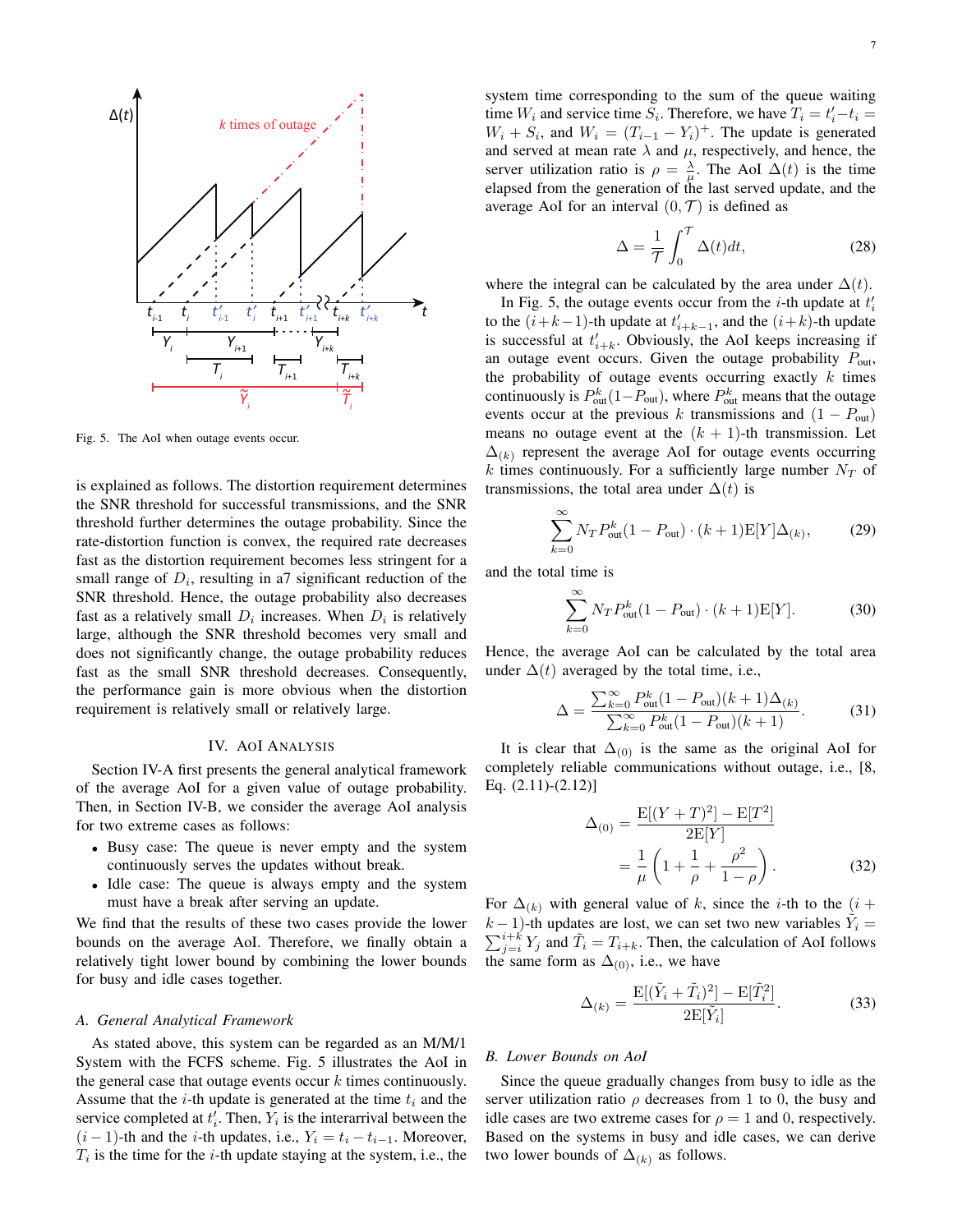*Proposition 1* (busy case):  $\Delta_{(k)}$  is lower bounded by

$$
\Delta_{(k)} \ge \Delta_{(k)}^{\mathcal{B}}
$$
  
=  $\frac{1-\rho}{2\mu\rho^k(k+1)} \left( \frac{2}{(1-\rho)^3} - \sum_{j=0}^k \rho^j (j+2)(j+1) \right)$   
 $-\frac{\rho}{\mu(1-\rho)^2(k+1)},$  (34)

which asymptotically approaches  $\Delta_{(k)}$  as  $\rho \to 1$ .

*Proposition 2* (idle case):  $\Delta_{(k)}$  is lower bounded by

$$
\Delta_{(k)} \ge \Delta^{\mathrm{I}}_{(k)} = \frac{1}{\lambda} + \frac{k}{2\lambda} + \frac{1}{\mu},\tag{35}
$$

which asymptotically approaches  $\Delta_{(k)}$  as  $\rho \to 0$ .

The proofs of *Proposition 1* and *Proposition 2* are presented in Appendix B and Appendix C, respectively. Now, we verify the lower bounds by numerical results. Consider the simplest case that  $k = 0$ , i.e., no outage event occurs, and then the lower bounds of  $\Delta_{(0)}$  can be obtained as

$$
\left(\Delta_{(0)}^B = \frac{\rho(2-\rho)}{\mu(1-\rho)}, \quad \text{for busy case,} \tag{36}
$$

$$
\left( \Delta_{(0)}^{\text{I}} = \frac{1}{\lambda} + \frac{1}{\mu}, \qquad \text{for idle case.} \tag{37}
$$

Fig. 6(a) compares the lower bound for busy case with the exact AoI  $\Delta_{(0)}$  presented in (32). Clearly, the lower bound is always below the exact AoI for arbitrary  $\rho$  and  $\mu$ . Moreover, the lower bound and the exact value of AoI asymptotically converge together as  $\rho$  tends to 1. This observation matches our intuition that the system becomes busier with larger  $\rho$ , and hence the total service time in (43) becomes closer to  $(\tilde{y}_i + \tilde{t}_i)$ . Consequently, we can use the lower bound for busy case to approximate AoI when  $\rho$  is relatively large.

On the other hand, the lower bound for idle case is compared with the exact AoI in Fig.  $6(b)$ . It is found that the lower bound and the exact AoI start from the same point when  $\rho$  is extremely small. This observation is understood in the following way: the queue will be almost empty if  $\rho$  decreases to a relatively small value, and hence the zero waiting time exactly matches the condition for deriving  $\Delta_{(k)}^{\text{I}}$ . Opposite to Fig. 6(a), the gap between the lower bound and the exact AoI extends as  $\rho$  goes larger. Inspired by the different tendency between Fig. 6(a) and Fig. 6(b), we combine the lower bounds for two cases together and obtain a more accurate lower bound, i.e.,

*Proposition 3*:  $\Delta_{(k)}$  is lower bounded by

$$
\Delta_{(k)} \ge \Delta_{(k)}^{\mathsf{LB}} = \max\left(\Delta_{(k)}^{\mathsf{B}}, \Delta_{(k)}^{\mathsf{I}}\right). \tag{38}
$$

Finally, we can substitute (38) into (31) to calculate the lower bound of the average AoI in the communication system where outage events occur.

#### V. SIMULATIONS

In order to evaluate how precise the lower bound is, we have conducted a series of simulations to measure the exact AoI. Fig. 7 illustrates the simulation results and the corresponding lower bound. Although there is a gap between the lower bound







Fig. 6. The exact value versus the lower bound of  $\Delta_{(0)}$ .

and the simulation result, they have imperceptible differences when  $\rho \leq 0.4$  or  $\rho \geq 0.9$ . From the comparison between Fig. 7(a) and Fig. 7(b), we can make a conclusion that the stronger the service ability, i.e., larger  $\mu$ , the smaller the gap. In addition, the gap between the lower bound and the simulation result increases with larger outage probability  $P_{\text{out}}$ . Because the outage event occurs more frequently for larger  $P_{\text{out}}$ , and more updates are contained in a greater number of continuous outage events. Consequently, the deviation resulting from the idle time and the waiting time also increases for continuous updates. This implies that it may not be sufficiently accurate to estimate the exact AoI by the lower bound for large  $P_{\text{out}}$ . Nevertheless, notice that the gap for  $P_{\text{out}} = 0.5$  is still tolerable. Actually,  $P_{\text{out}} = 0.5$  for practical systems is a quite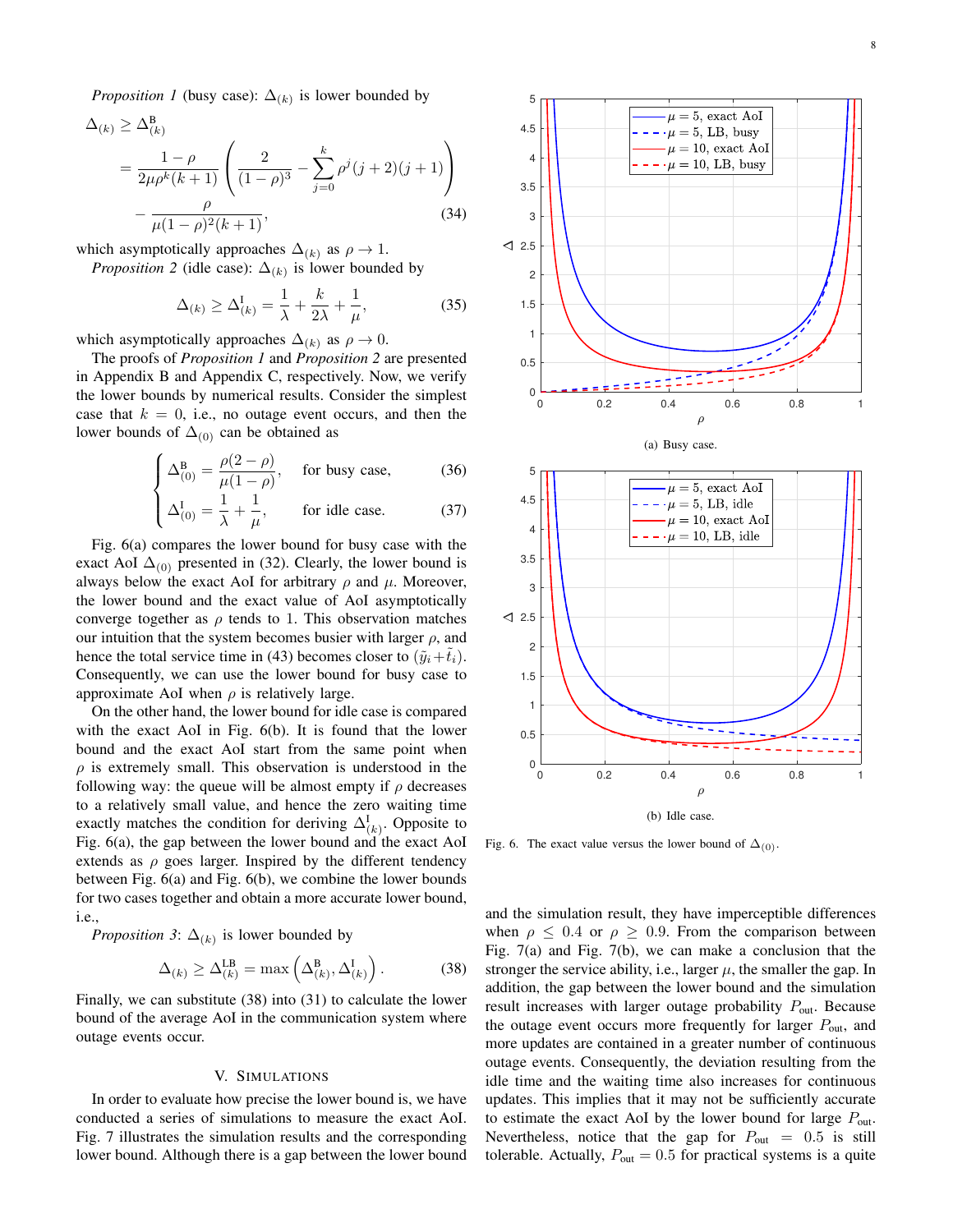

(b)  $\mu = 10$ .

Fig. 7. The comparison between the relatively tight lower bound and simulation results.

large outage probability which means half of the transmissions failed. Therefore, for such an unreliable communication system with large  $P_{\text{out}}$ , the performance refinement should focus more on how to reduce the outage probability. A simple method is to skip some transmissions and accumulate more energy to the rest of transmissions. By this means, we can reduce the outage probability for the transmitted updates and consume the same energy in total. In the following, we are going to show an interesting instance that the average AoI can be reduced with the same total energy consumption by the intermittent transmission scheme.

We consider the case with the correlation degree  $q = 0.8$ and the distortion requirements  $D_1 = D_2 = 0.1$ . From Fig. 4(b), we can find that the outage probabilities are approx-

Fig. 8. Refinement of AoI performance.

imately 0.8046 and 0.3699 for  $\overline{\gamma}_i$  equal to 6.3 dB and 9.3 dB, respectively. For two continuous updates, the UAV can use two times the power  $(+3$  dB) for transmitting only one update and ignoring the next update. By this means, the outage probability can be reduced from 0.8046 to 0.3699, while keeping the total energy consumption unchanged. Then, the equivalent arrival rate for  $P_{\text{out}} = 0.3699$  reduces to half, and the equivalent server utilization ratio becomes  $\rho' = \rho/2$ . Fig. 8 depicts the average AoI curves with respect to  $\rho$  and  $\rho'$  for  $P_{out}$  equal to 0.8046 and 0.3699, respectively. Clearly, the curve with  $\rho'$ for  $P_{\text{out}} = 0.3699$  is below that with  $\rho$  for  $P_{\text{out}} = 0.8046$ . Thus, both the simulation result and the lower bound verify that the AoI can be refined to a lower level without extra energy consumption by intermittently transmitting the updates for a relatively large outage probability. Moreover, the actual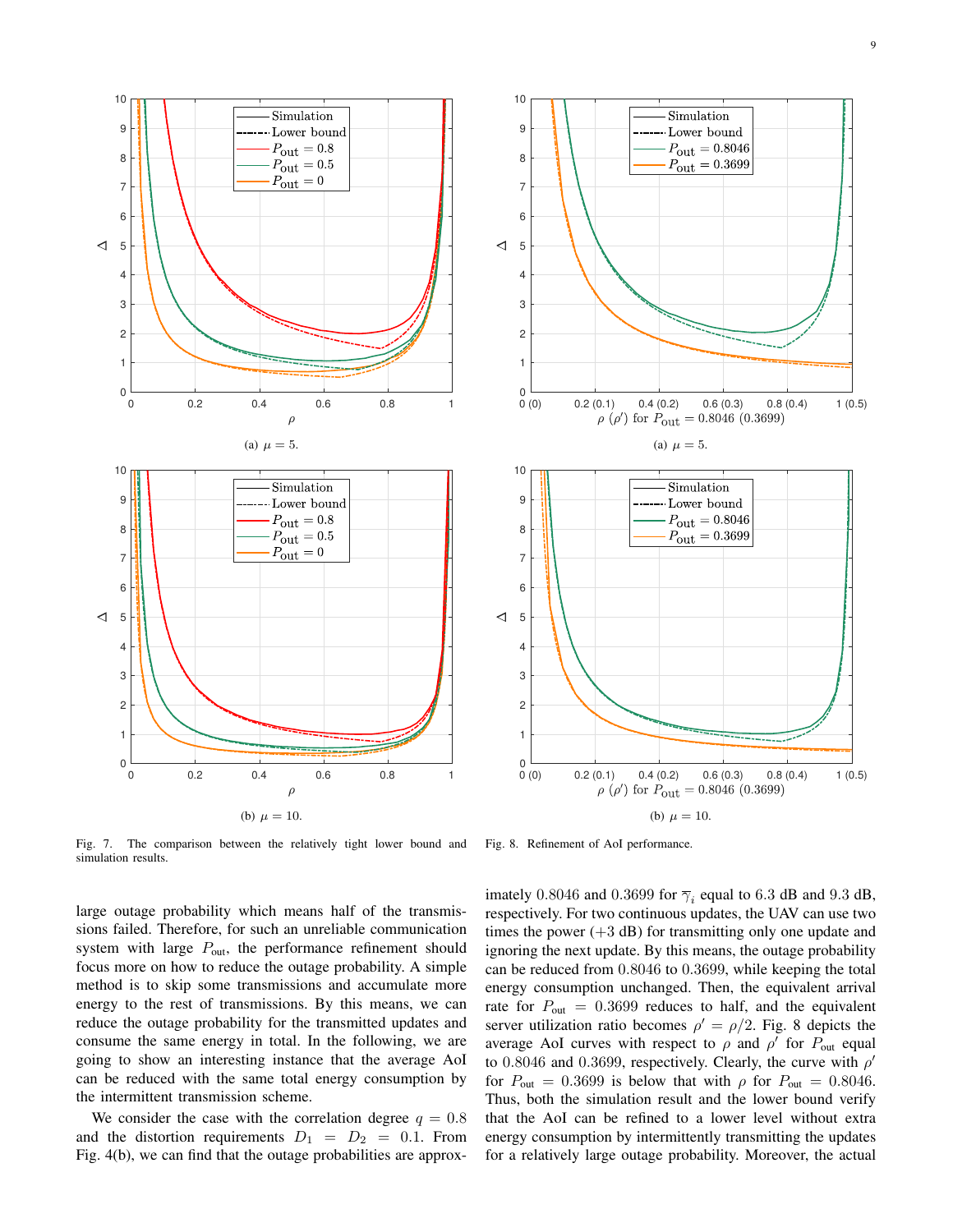

Fig. 9. The average AoI for different UAV locations with  $\mu = 5$ .

performance gain will be more if we perform refinement based on the lower bound, due to the extension of the gap between the lower bound and the exact AoI as  $P_{out}$  increases.

Based on practical parameter settings, we evaluate the effect on the average AoI due to different UAV locations. Assume that the surveillance system is deployed at suburban areas, where the channel conditions are dominated by the impact of environment. Therefore, the average SNR is calculated by (7), and the parameters for calculating path-loss at suburban are  $(\eta_{\text{LoS}}, \eta_{\text{NLoS}}, a, b) = (0.1, 21, 4.88, 0.43)$  [22, Table V]. The altitudes  $h_i$  of UAVs keep at 500 m while their distances  $s_i$ from the surveillance center change from 100 m to 2000 m. In order to compare the tendencies of the average AoI and the outage probability, we plot the curves in a two-dimensional plane by setting  $s_i$  at the same value. If the distances from the surveillance center to the UAVs are different, we can also obtain similar conclusions. Although the UAV locations may affect the correlation degree between the information collected by different UAVs, we assume that the correlation degree stays the same at  $q = 0.8$  for simplicity. We set the distortion requirements  $D_i = 0.1$  and the UAV transmission power  $P_{UAV,i} = 0.5$  W. From [42, Eq. (4.2.4)], the thermal noise power is −174 dBm/Hz at the room temperature. The carrier frequencies for two UAVs are set at  $f_1 = 2$  GHz and  $f_2 = 1.99$ GHz, respectively. Let the bandwidth be 10 MHz, and we can obtain  $N_0 = 3.9811 \times 10^{-14}$  W. As shown in Fig. 9, the average AoI increases obviously when  $s_i > 800$  m where  $P_{\text{out}} > 0.1$ , due to the rapid increase of outage probability. On the contrary, below the 800 m distance range, the system can keep low level of the average AoI. Moreover, the gap between the lower bound and the exact AoI enlarges only when  $\rho = 0.8$ and  $P_{\text{out}} > 0.1$ .

#### VI. CONCLUSION

We have established an analytical framework for the outage probability and the average AoI of cooperative lossy com10

munications in UAV networks. The analytical framework was applied to a UAV cooperative surveillance system for instance. To begin with, we formulated the UAV cooperative surveillance system as a multiterminal source coding problem, and then calculated the outage probability based on the Shannon's lossy source-channel separation theorem. The numerical results verify that the outage probability decreases in cooperative communication systems by joint decoding, and we can observe the diversity gain for relatively large distortion requirements. Subsequently, given a specific value of outage probability, we further derived two lower bounds on the average AoI for the system dominated by the busy and idle states. By combining the lower bounds for the busy and idle cases together, we obtained a more accurate lower bound on the average AoI. Finally, we compared the lower bound with the exact value of AoI by simulations. The simulation results showed that the gap between the lower bound and the exact AoI is imperceptible for relatively busy or idle systems. Moreover, the gap still seems tolerable even for quite large outage probability values in practical systems, i.e., up to  $P_{\text{out}} = 0.5$ , which is well sufficient for practical system performance evaluations. Therefore, we proposed an intermittent transmission scheme to reduce the outage probability while keeping the same total energy consumption. Interestingly, the system can thereby achieve a lower level of both the outage probability and the average AoI without consuming extra energy. We also implemented the analytical framework with practical parameter settings to evaluate the impact on the average AoI due to the change of the UAV locations. Besides UAV cooperative surveillance systems, the framework for the AoI analysis can be also implemented in other multiterminal communication systems accepting outage events. In the future, we are going to apply the analytical framework of the outage probability and the average AoI for correlated fading channels.

#### APPENDIX A DERIVATIONS OF  $P_k$

The calculations of  $P_k$  are presented as follows.

$$
P_1 = \Pr\{0 \le R_1 < \varphi_1, R_2^* \le R_2\} \\
= \Pr\{0 \le \Theta_1(\gamma_1) < \varphi_1, R_2^* \le \Theta_2(\gamma_2)\} \\
= \Pr\{\Theta_1^{-1}(0) \le \gamma_1 < \Theta_1^{-1}(\varphi_1), \Theta_2^{-1}(R_2^*) \le \gamma_2\} \\
= \Pr\{0 \le \gamma_1 < \Theta_1^{-1}(\varphi_1), \Theta_2^{-1}(R_2^*) \le \gamma_2\} \\
= \int_{\Theta_2^{-1}}^{\infty} d\gamma_2 \int_0^{\Theta_1^{-1}(\varphi_1)} p(\gamma_2) p(\gamma_1) d\gamma_1 \\
= \int_{\Theta_2^{-1}(R_2^*)}^{\infty} d\gamma_2 \int_0^{\Theta_1^{-1}(\varphi_1)} p(\gamma_2) \frac{m^m \gamma_1^{m-1}}{\overline{\gamma}_1^m \Gamma(m)} \\
\cdot \exp\left(-\frac{m\gamma_1}{\overline{\gamma}_1}\right) d\gamma_1 \\
= \int_{\Theta_2^{-1}(R_2^*)}^{\infty} p(\gamma_2) \left[1 - \frac{\Gamma\left(m, \frac{m}{\overline{\gamma}_1} \Theta_1^{-1}(\varphi_1)\right)}{\Gamma(m)}\right] d\gamma_2 \quad (39) \\
= \frac{\Gamma\left(m, \frac{m}{\overline{\gamma}_2} \Theta_2^{-1}(R_2^*)\right)}{\Gamma(m)} - \frac{m^m}{\overline{\gamma}_1^m \Gamma(m) \Gamma(m) \sum_{\Theta_2^{-1}(R_2^*)}^{\infty} \gamma_2^{m-1}}
$$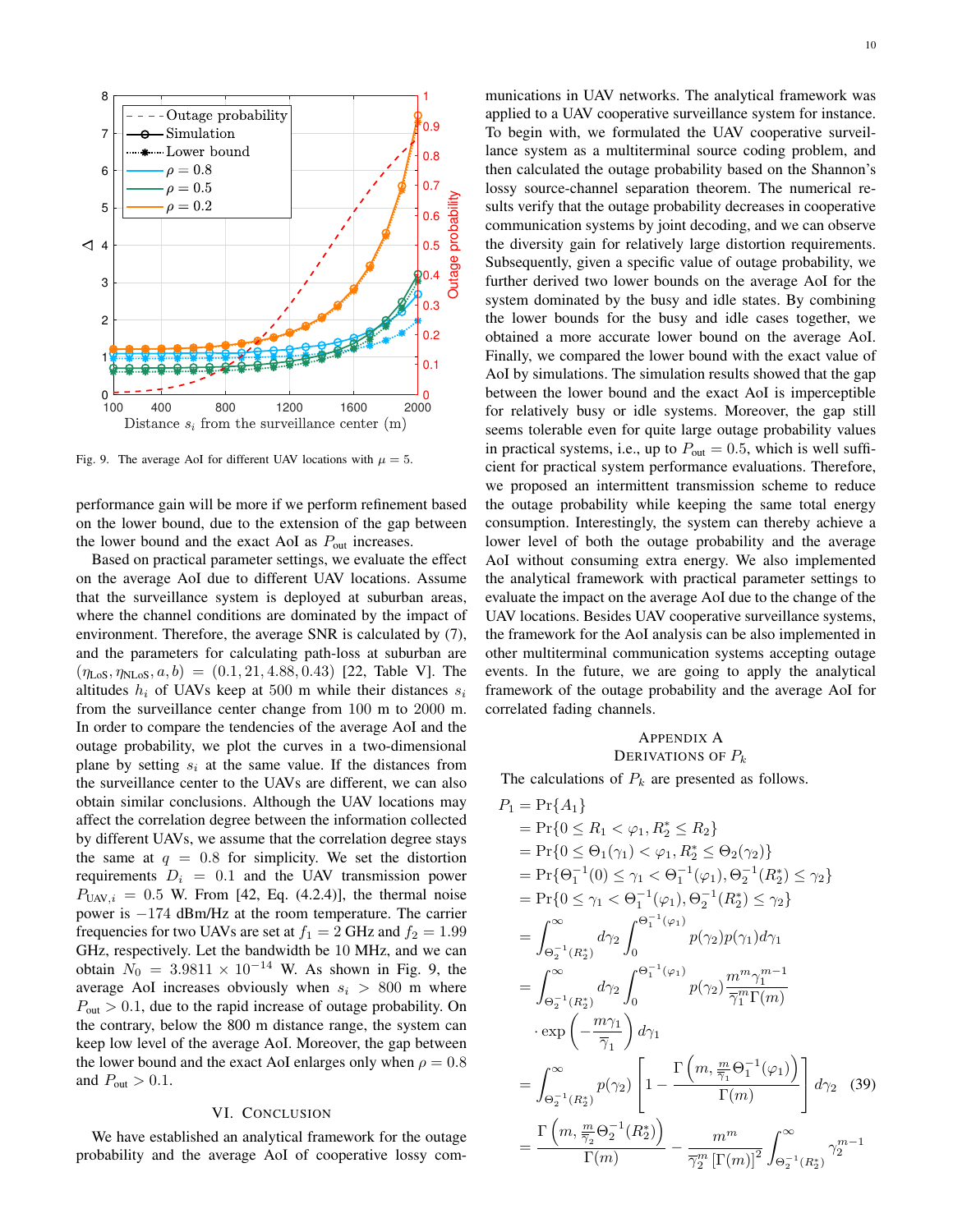$$
\cdot \exp\left(-\frac{m\gamma_2}{\overline{\gamma}_2}\right) \Gamma\left(m, \frac{m}{\overline{\gamma}_1} \Theta_1^{-1}(\varphi_1)\right) d\gamma_2, \tag{40}
$$

where  $(39)$  follows according to  $[43, Eq. (3.381.3)].$ 

$$
P_2 = \Pr\{A_2\} \\
= \Pr\{0 \le R_1 < \psi - R_2, \psi - R_1^* \le R_2 < R_2^*\} \\
= \Pr\{0 \le \Theta_1(\gamma_1) < \psi - \Theta_2(\gamma_2), \\
\psi - R_1^* \le \Theta_2(\gamma_2) < R_2^*\} \\
= \Pr\{\Theta_1^{-1}(0) \le \gamma_1 < \Theta_1^{-1}[\psi - \Theta_2(\gamma_2)], \\
\Theta_2^{-1}(\psi - R_1^*) < \gamma_2 < \Theta_2^{-1}(R_2^*)\} \\
= \Pr\{0 \le \gamma_1 < \Theta_1^{-1}[\psi - \Theta_2(\gamma_2)], \\
\Theta_2^{-1}(\psi - R_1^*) < \gamma_2 < \Theta_2^{-1}(R_2^*)\} \\
= \int_{\Theta_2^{-1}(\mathcal{R}_2^*)}^{\Theta_2^{-1}(\mathcal{R}_2^*)} d\gamma_2 \int_{0}^{\Theta_1^{-1}[\psi - \Theta_2(\gamma_2)]} p(\gamma_2) p(\gamma_1) d\gamma_1 \\
= \int_{\Theta_2^{-1}(\mathcal{R}_2^*)}^{\Theta_2^{-1}(\mathcal{R}_2^*)} d\gamma_2 \int_{0}^{\Theta_1^{-1}[\psi - \Theta_2(\gamma_2)]} p(\gamma_2) \frac{m^m \gamma_1^{m-1}}{\overline{\gamma}_1^m \Gamma(m)} \\
\cdot \exp\left(-\frac{m\gamma_1}{\overline{\gamma}_1}\right) d\gamma_1 \\
= \int_{\Theta_2^{-1}(\mathcal{R}_2^*)}^{\Theta_2^{-1}(\mathcal{R}_2^*)} p(\gamma_2) \\
\cdot \left[1 - \frac{\Gamma\left(m, \frac{m}{\overline{\gamma}_1} \Theta_1^{-1}[\psi - \Theta_2(\gamma_2)]\right)}{\Gamma(m)}\right] d\gamma_2 \\
= \frac{\Gamma\left(m, \frac{m}{\overline{\gamma}_2} \Theta_2^{-1}(\psi - R_1^*)\right) - \Gamma\left(m, \frac{m}{\overline{\gamma}_2} \Theta_2^{-1}(R_2^*)\right)}{\Gamma(m)} \\
-\frac{m^m}{\overline{\gamma}_2^m \left[\Gamma(m)\right]^2} \int_{\Theta_2^{-1}(\psi - R_1^*)}^{\Theta_2^{-1}(\mathcal{R}_2^*)} \gamma_2^{
$$

$$
P_3 = \Pr\{A_3\}
$$
  
\n
$$
= \Pr\{0 \le R_1 < R_1^*, 0 \le R_2 < \psi - R_1^*\}
$$
  
\n
$$
= \Pr\{0 \le \Theta_1(\gamma_1) < R_1^*, 0 \le \Theta_2(\gamma_2) < \psi - R_1^*\}
$$
  
\n
$$
= \Pr\{\Theta_1^{-1}(0) \le \gamma_1 < \Theta_1^{-1}(R_1^*),
$$
  
\n
$$
\Theta_2^{-1}(0) \le \gamma_2 < \Theta_2^{-1}(\psi - R_1^*)\}
$$
  
\n
$$
= \Pr\{0 \le \gamma_1 < \Theta_1^{-1}(R_1^*), 0 \le \gamma_2 < \Theta_2^{-1}(\psi - R_1^*)\}
$$
  
\n
$$
= \int_0^{\Theta_2^{-1}(\psi - R_1^*)} d\gamma_2 \int_0^{\Theta_1^{-1}(R_1^*)} p(\gamma_2) p(\gamma_1) d\gamma_1
$$
  
\n
$$
= \int_0^{\Theta_2^{-1}(\psi - R_1^*)} d\gamma_2 \int_0^{\Theta_1^{-1}(R_1^*)} p(\gamma_2) \frac{m^m \gamma_1^{m-1}}{\overline{\gamma}_1^m \Gamma(m)}
$$
  
\n
$$
\cdot \exp\left(-\frac{m\gamma_1}{\overline{\gamma}_1}\right) d\gamma_1
$$
  
\n
$$
= \left[1 - \frac{\Gamma\left(m, \frac{m}{\overline{\gamma}_1} \Theta_1^{-1}(R_1^*)\right)}{\Gamma(m)}\right] \cdot \int_0^{\Theta_2^{-1}(\psi - R_1^*)} p(\gamma_2) d\gamma_2
$$
  
\n
$$
= \left[1 - \frac{\Gamma\left(m, \frac{m}{\overline{\gamma}_1} \Theta_1^{-1}(R_1^*)\right)}{\Gamma(m)}\right]
$$



Fig. 10. The number of updates been served from  $t_{i-1}$  to  $t'_{i+k}$ .

$$
\cdot \left[1 - \frac{\Gamma\left(m, \frac{m}{\overline{\gamma}_2} \Theta_2^{-1}(\psi - R_1^*)\right)}{\Gamma(m)}\right].
$$
 (42)

The calculation of  $P_4$  is symmetric to the calculation of  $P_1$ .

#### APPENDIX B PROOF OF PROPOSITION 1

We calculate (33) term by term. For  $E[(\tilde{Y}_i + \tilde{T}_i)^2]$ , we have to find the distribution of  $(\tilde{Y}_i + \tilde{T}_i)$ . As shown in Fig. 10, a new update arrives at  $t_j$  and its service is finished at  $t'_j$ . Assuming that there are *n* updates in the queue just before  $t_{i-1}$ , there  $(n + k + 2)$  updates have been served from  $t_{i-1}$  to  $t'_{i+k}$ . The total service time of  $(n + k + 2)$  updates is

$$
u = u_1' + \sum_{j=2}^{n+k+2} u_j,
$$
 (43)

where  $u'_1$  is the residual service time of an update being served and  $u_j$  is the service time of the updates waiting in the queue.

If the system is always busy, it means that all updates are continuously served without break from  $t_{i-1}$  to  $t'_{i+k}$ , i.e.,  $u =$  $\tilde{y}_i + \tilde{t}_i$  in this case. However, the system may be idle during  $[t_{i-1}, t_{i+k}]$ , and therefore,  $u \leq \tilde{y}_i + \tilde{t}_i$  in general. Obviously, U is the lower bound of  $(\tilde{Y}_i + \tilde{T}_i)$ . According to [38, Eq.  $(16-96)$ ], given *n*, *u* follows the gamma distribution as

$$
p_{U|n}(u) = \frac{\mu^{n+k+2} u^{n+k+1}}{(n+k+1)!} e^{-\mu u}.
$$
 (44)

The probability for *n* updates in the queue is  $p_n = (1 - \rho)\rho^n$ [38, Eq. (16-88)]. Hence, the distribution of  $u$  is

$$
p_U(u) = \sum_{n=0}^{\infty} p_n \cdot p_{U|n}(u)
$$
  
= 
$$
\sum_{n=0}^{\infty} (1 - \rho)\rho^n \frac{\mu^{n+k+2} u^{n+k+1}}{(n+k+1)!} e^{-\mu u}
$$
  
= 
$$
\sum_{n=-k-1}^{\infty} (1 - \rho)\rho^n \frac{\mu^{n+k+2} u^{n+k+1}}{(n+k+1)!} e^{-\mu u}
$$
  
- 
$$
\sum_{n=-k-1}^{-1} (1 - \rho)\rho^n \frac{\mu^{n+k+2} u^{n+k+1}}{(n+k+1)!} e^{-\mu u}.
$$
 (45)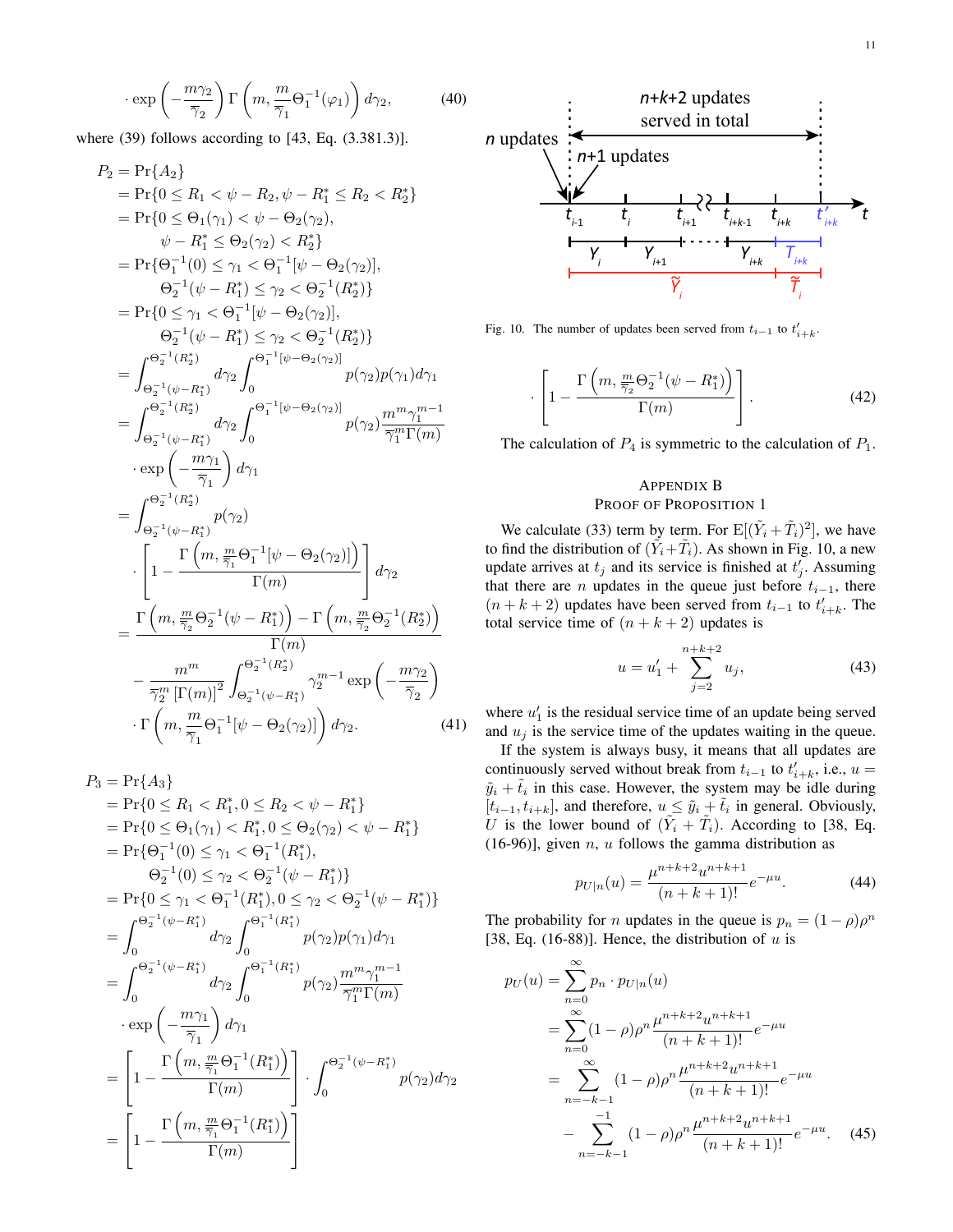Consider the first term of (45) as

$$
\sum_{n=-k-1}^{\infty} (1-\rho)\rho^n \frac{\mu^{n+k+2} u^{n+k+1}}{(n+k+1)!} e^{-\mu u}
$$
  
= 
$$
\sum_{n'=0}^{\infty} \frac{(1-\rho)}{\rho^{k+1}} \rho^{n'} \frac{\mu^{n'+1} u^{n'}}{n'!} e^{-\mu u}
$$
  
= 
$$
\frac{(1-\rho)\mu}{\rho^{k+1}} e^{-\mu u} \sum_{n'=0}^{\infty} \frac{\rho^{n'} \mu^{n'} u^{n'}}{n'!}
$$
  
= 
$$
\frac{(1-\rho)\mu}{\rho^{k+1}} e^{-\mu (1-\rho)u}.
$$
 (46)

For the second term of (45), we have

$$
\sum_{n=-k-1}^{-1} (1-\rho)\rho^n \frac{\mu^{n+k+2} u^{n+k+1}}{(n+k+1)!} e^{-\mu u}
$$

$$
= \sum_{n'=0}^k \frac{(1-\rho)}{\rho^{k+1}} \rho^{n'} \frac{\mu^{n'+1} u^{n'}}{(n')!} e^{-\mu u}
$$

$$
= \frac{(1-\rho)\mu}{\rho^{k+1}} e^{-\mu u} \sum_{n'=0}^k \frac{(\rho\mu u)^{n'}}{n'!}.
$$
(47)

Consequently, the PDF of  $U$  is given by

$$
p_U(u) = \frac{(1-\rho)\mu}{\rho^{k+1}} \left( e^{-\mu(1-\rho)u} - e^{-\mu u} \sum_{n'=0}^k \frac{(\rho\mu u)^{n'}}{n'!} \right).
$$
\n(48)

Now, we can calculate  $E[U^2]$  as follows

$$
E[U^2] = \int_0^\infty u^2 p_U(u) du
$$
  
= 
$$
\int_0^\infty u^2 \frac{(1-\rho)\mu}{\rho^{k+1}}
$$
  

$$
\cdot \left( e^{-\mu(1-\rho)u} - e^{-\mu u} \sum_{n'=0}^k \frac{(\rho \mu u)^{n'}}{n'!} \right) du
$$
  
= 
$$
\frac{(1-\rho)\mu}{\rho^{k+1}}
$$
  

$$
\cdot \int_0^\infty \left( u^2 e^{-\mu(1-\rho)u} - \sum_{n'=0}^k \frac{(\rho \mu)^{n'}}{n'!} u^{n'+2} e^{-\mu u} \right) du.
$$
(49)

According to [43, Eq. (2.321.2)], we have

$$
\int_0^\infty u^2 e^{-\mu(1-\rho)u} du
$$
  
=  $e^{-\mu(1-\rho)u} \left( \sum_{j=0}^2 \frac{-j! {2 \choose j}}{[\mu(1-\rho)]^{j+1}} u^{2-j} \right) \Big|_{u=0}^\infty$   
=  $\frac{2}{\mu^3 (1-\rho)^3}.$  (50)

Similarly, we have

$$
\int_0^\infty \sum_{n'=0}^k \frac{(\rho \mu)^{n'}}{n'!} u^{n'+2} e^{-\mu u} du
$$
  
\n
$$
= \sum_{n'=0}^k \frac{(\rho \mu)^{n'}}{n'!} \int_0^\infty u^{n'+2} e^{-\mu u} du
$$
  
\n
$$
= \sum_{n'=0}^k \frac{(\rho \mu)^{n'}}{n'!} e^{-\mu u} \left( \sum_{j=0}^{n'+2} \frac{-j! \binom{n'+2}{j}}{\mu^{j+1}} u^{n'+2-j} \right) \Big|_{u=0}^\infty
$$
  
\n
$$
= \sum_{n'=0}^k \frac{(\rho \mu)^{n'}}{n'!} \cdot \frac{(n'+2)!}{\mu^{n'+3}}
$$
  
\n
$$
= \sum_{n'=0}^k \frac{\rho^{n'} (n'+2)(n'+1)}{\mu^3}.
$$
 (51)

Hence, we can finally obtain the closed-form expression of  $E[U^2]$  as

$$
E[U^2] = \frac{(1-\rho)\mu}{\rho^{k+1}}
$$

$$
\cdot \left(\frac{2}{\mu^3(1-\rho)^3} - \sum_{n'=0}^k \frac{\rho^{n'}(n'+2)(n'+1)}{\mu^3}\right)
$$

$$
= \frac{1-\rho}{\mu^2\rho^{k+1}} \left(\frac{2}{(1-\rho)^3} - \sum_{j=0}^k \rho^j(j+2)(j+1)\right).
$$
(52)

For  $E[\tilde{T}_i^2]$ , the PDF of the system time T is given by [38, Eq. (16-97)]

$$
p_T(t) = \mu(1 - \rho)e^{-\mu(1 - \rho)t}.
$$
 (53)

Then, we have

$$
E[\tilde{T}_i^2] = E[T_{i+k}^2]
$$
  
\n
$$
= E[T^2]
$$
  
\n
$$
= \int_0^\infty t^2 p_T(t) dt
$$
  
\n
$$
= \int_0^\infty t^2 \mu (1 - \rho) e^{-\mu (1 - \rho)t} dt
$$
  
\n
$$
= \mu (1 - \rho) \int_0^\infty t^2 e^{-\mu (1 - \rho)t} dt
$$
  
\n
$$
= \mu (1 - \rho) e^{-\mu (1 - \rho)t} \cdot \left( \sum_{j=0}^2 \frac{-j! {2 \choose j}}{[\mu (1 - \rho)]^{j+1}} t^{2-j} \right) \Big|_{\substack{t=0 \ (54)}
$$
  
\n
$$
= \mu (1 - \rho) \cdot \frac{2}{\mu^3 (1 - \rho)^3}
$$
  
\n
$$
= \frac{2}{\mu^2 (1 - \rho)^2},
$$
 (55)

where (54) follows according to [43, Eq. (2.321.2)].

Regarding  $E[\tilde{Y}_i]$ , since the arrival of update follows a Poisson process with mean arrival rate  $\lambda$ , the arrival time  $Y_i$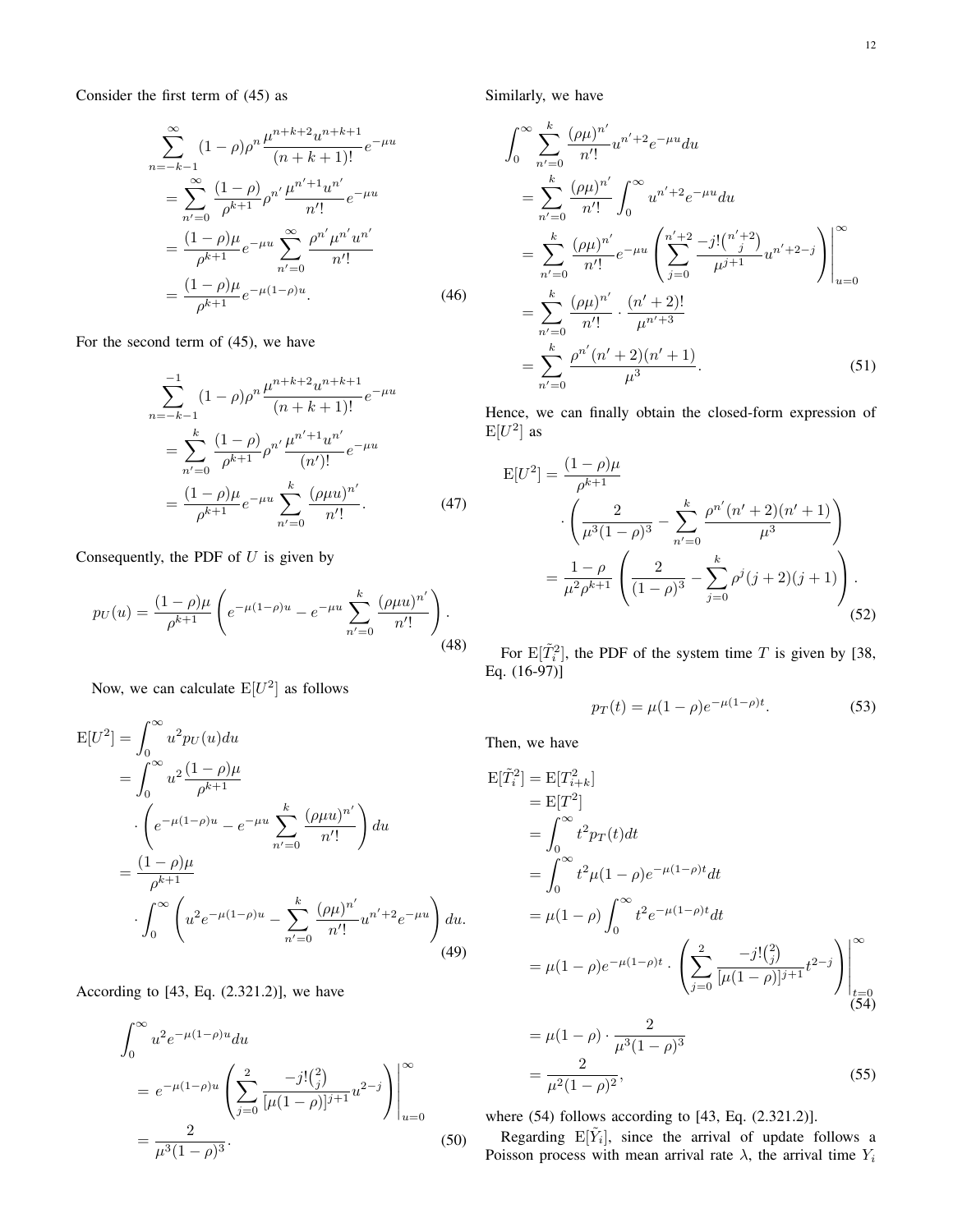follows independent and identically distributed (i.i.d.) exponential distribution with parameter  $\lambda$ . Therefore,  $E[Y_i] = \frac{1}{\lambda}$ , and

$$
E[\tilde{Y}_i] = E\left[\sum_{j=i}^{i+k} Y_j\right] = \sum_{j=i}^{i+k} E[Y_j] = \frac{k+1}{\lambda}.
$$
 (56)

Now, we substitute the results of each term into (33) as

$$
\Delta_{(k)} = \frac{\mathcal{E}[(\tilde{Y}_i + \tilde{T}_i)^2] - \mathcal{E}[\tilde{T}_i^2]}{2\mathcal{E}[\tilde{Y}_i]}
$$
  
\n
$$
\geq \frac{\mathcal{E}[U^2] - \mathcal{E}[\tilde{T}_i^2]}{2\mathcal{E}[\tilde{Y}_i]}
$$
  
\n
$$
= \frac{1 - \rho}{\mu^2 \rho^{k+1}} \left( \frac{2}{(1 - \rho)^3} - \sum_{j=0}^k \rho^j (j + 2)(j + 1) \right)
$$
  
\n
$$
\cdot \frac{\lambda}{2(k+1)} - \frac{2}{\mu^2 (1 - \rho)^2} \cdot \frac{\lambda}{2(k+1)}
$$
  
\n
$$
= \frac{1 - \rho}{2\mu \rho^k (k+1)} \left( \frac{2}{(1 - \rho)^3} - \sum_{j=0}^k \rho^j (j + 2)(j + 1) \right)
$$
  
\n
$$
- \frac{\rho}{\mu (1 - \rho)^2 (k+1)}.
$$
 (57)

Consequently, (57) is the lower bound of  $\Delta_{(k)}$  for busy case, and this finishes the proof of *Proposition 1*.

#### APPENDIX C PROOF OF PROPOSITION 2

*Proof*: Converse to the busy case, we consider the opposite extreme case, i.e., the system is completely idle and hence the queue is empty. In this case, the waiting time of each update is 0. Consider

$$
\Delta_{(k)} = \frac{\mathbf{E}[(\tilde{Y}_i + \tilde{T}_i)^2] - \mathbf{E}[\tilde{T}_i^2]}{2\mathbf{E}[\tilde{Y}_i]}
$$
  
\n
$$
= \frac{\mathbf{E}[\tilde{Y}_i^2] + 2\mathbf{E}[\tilde{Y}_i\tilde{T}_i]}{2\mathbf{E}[\tilde{Y}_i]}
$$
  
\n
$$
= \frac{\mathbf{E}[\tilde{Y}_i^2] + 2\mathbf{E}[\sum_{j=i}^{i+k} Y_j \cdot T_{i+k}]}{2\mathbf{E}[\tilde{Y}_i]}
$$
  
\n
$$
= \frac{\mathbf{E}[\tilde{Y}_i^2] + 2\sum_{j=i}^{i+k} \mathbf{E}[Y_jT_{i+k}]}{2\mathbf{E}[\tilde{Y}_i]}
$$
  
\n
$$
= \frac{\mathbf{E}[\tilde{Y}_i^2] + 2\sum_{j=i}^{i+k} \mathbf{E}[Y_j(W_{i+k} + S_{i+k})]}{2\mathbf{E}[\tilde{Y}_i]}
$$
  
\n
$$
\geq \frac{\mathbf{E}[\tilde{Y}_i^2] + 2\sum_{j=i}^{i+k} \mathbf{E}[Y_jS_{i+k}]}{2\mathbf{E}[\tilde{Y}_i]}
$$
  
\n
$$
= \frac{\mathbf{E}[\tilde{Y}_i^2]}{2\mathbf{E}[\tilde{Y}_i]} + \frac{2\sum_{j=i}^{i+k} \mathbf{E}[Y_j]\mathbf{E}[S_{i+k}]}{2\sum_{j=i}^{i+k} \mathbf{E}[Y_j]}
$$
  
\n(58)

$$
=\frac{\mathrm{E}[\tilde{Y}_i^2]}{2\mathrm{E}[\tilde{Y}_i]} + \mathrm{E}[S_{i+k}],\tag{59}
$$

where the equality of (58) holds when the system is completely idle. Therefore, the lower bound for idle case can be further derived from (59). We can calculate the first term of (59) as

 $\mathbf E$ 

$$
\frac{\mathbf{E}[\tilde{Y}_{i}^{2}]}{\mathbf{2E}[\tilde{Y}_{i}]} = \frac{\mathbf{E}\left[\left(\sum_{j=i}^{i+k} Y_{j}\right)^{2}\right]}{2\mathbf{E}\left[\sum_{j=i}^{i+k} Y_{j}\right]} \n= \frac{\mathbf{E}\left[\sum_{j=i}^{i+k} Y_{j}^{2} + 2\sum_{j=i}^{i+k-1} \sum_{j'=j+1}^{i+k} Y_{j} Y_{j'}\right]}{2\sum_{j=i}^{i+k} \mathbf{E}[Y_{j}]} \n= \frac{(k+1)\mathbf{E}[Y^{2}] + 2\sum_{j=i}^{i+k-1} \sum_{j'=j+1}^{i+k} \mathbf{E}[Y_{j}]\mathbf{E}[Y_{j'}]}{2(k+1)\mathbf{E}[Y]} \n= \frac{(k+1)\mathbf{E}[Y^{2}] + k(k+1)(\mathbf{E}[Y])^{2}}{2(k+1)\mathbf{E}[Y]} \n= \frac{\mathbf{E}[Y^{2}] + k(\mathbf{E}[Y])^{2}}{2\mathbf{E}[Y]}.
$$
\n(60)

It is easy to obtain  $E[Y^2] = \frac{2}{\lambda^2}$  for exponential distribution. Hence, we have

$$
\frac{\mathbf{E}[\tilde{Y}_i^2]}{2\mathbf{E}[\tilde{Y}_i]} = \frac{1}{\lambda} + \frac{k}{2\lambda}.\tag{61}
$$

By substituting (61) and  $E[S] = \frac{1}{\mu}$  into (59), we can obtain the lower bound of  $\Delta_{(k)}$  for idle case as

$$
\Delta_{(k)} \ge \frac{1}{\lambda} + \frac{k}{2\lambda} + \frac{1}{\mu}.\tag{62}
$$

This finishes the proof of *Proposition 2*.

#### **REFERENCES**

- [1] H. Wang, H. Zhao, J. Zhang, D. Ma, J. Li, and J. Wei, "Survey on unmanned aerial vehicle networks: A cyber physical system perspective," *IEEE Communications Surveys & Tutorials*, vol. 22, no. 2, pp. 1027– 1070, 2020.
- [2] L. Li, H. Ren, Q. Cheng, K. Xue, W. Chen, M. Debbah, and Z. Han, "Millimeter-wave networking in the sky: A machine learning and mean field game approach for joint beamforming and beam-steering," *IEEE Transactions on Wireless Communications*, vol. 19, no. 10, pp. 6393– 6408, Oct. 2020.
- [3] H. Zhang, J. Zhang, and K. Long, "Energy efficiency optimization for NOMA UAV network with imperfect CSI," *IEEE Journal on Selected Areas in Communications*, vol. 38, no. 12, pp. 2798–2809, Dec. 2020.
- [4] L. Li, Y. Sun, Q. Cheng, D. Wang, W. Lin, and W. Chen, "Optimal trajectory and downlink power control for multi-type UAV aerial base stations," *Chinese Journal of Aeronautics*, Early Access, DOI: 10.1016/j.cja.2020.12.019, 2021.
- [5] L. Li, Y. Xu, Z. Zhang, J. Yin, W. Chen, and Z. Han, "A predictionbased charging policy and interference mitigation approach in the wireless powered internet of things," *IEEE Journal on Selected Areas in Communications*, vol. 37, no. 2, pp. 439–451, Feb. 2019.
- [6] Z. Xiong, Y. Zhang, W. Y. B. Lim, J. Kang, D. Niyato, C. Leung, and C. Miao, "UAV-assisted wireless energy and data transfer with deep reinforcement learning," *IEEE Transactions on Cognitive Communications and Networking*, vol. 7, no. 1, pp. 85–99, 2021.
- [7] W. Y. B. Lim, J. Huang, Z. Xiong, J. Kang, D. Niyato, X.-S. Hua, C. Leung, and C. Miao, "Towards federated learning in UAV-enabled internet of vehicles: A multi-dimensional contract-matching approach," *IEEE Transactions on Intelligent Transportation Systems*, Early Access, DOI: 10.1109/TITS.2021.3056341, 2021.
- [8] A. Kosta, N. Pappas, and V. Angelakis, *Age of Information: A New Concept, Metric, and Tool*. Hanover, MA: now Publishers Inc., 2017.
- [9] Q. He, D. Yuan, and A. Ephremides, "Optimizing freshness of information: On minimum age link scheduling in wireless systems," in *14th International Symposium on Modeling and Optimization in Mobile, Ad Hoc, and Wireless Networks (WiOpt)*, Tempe, AZ, May 2016.